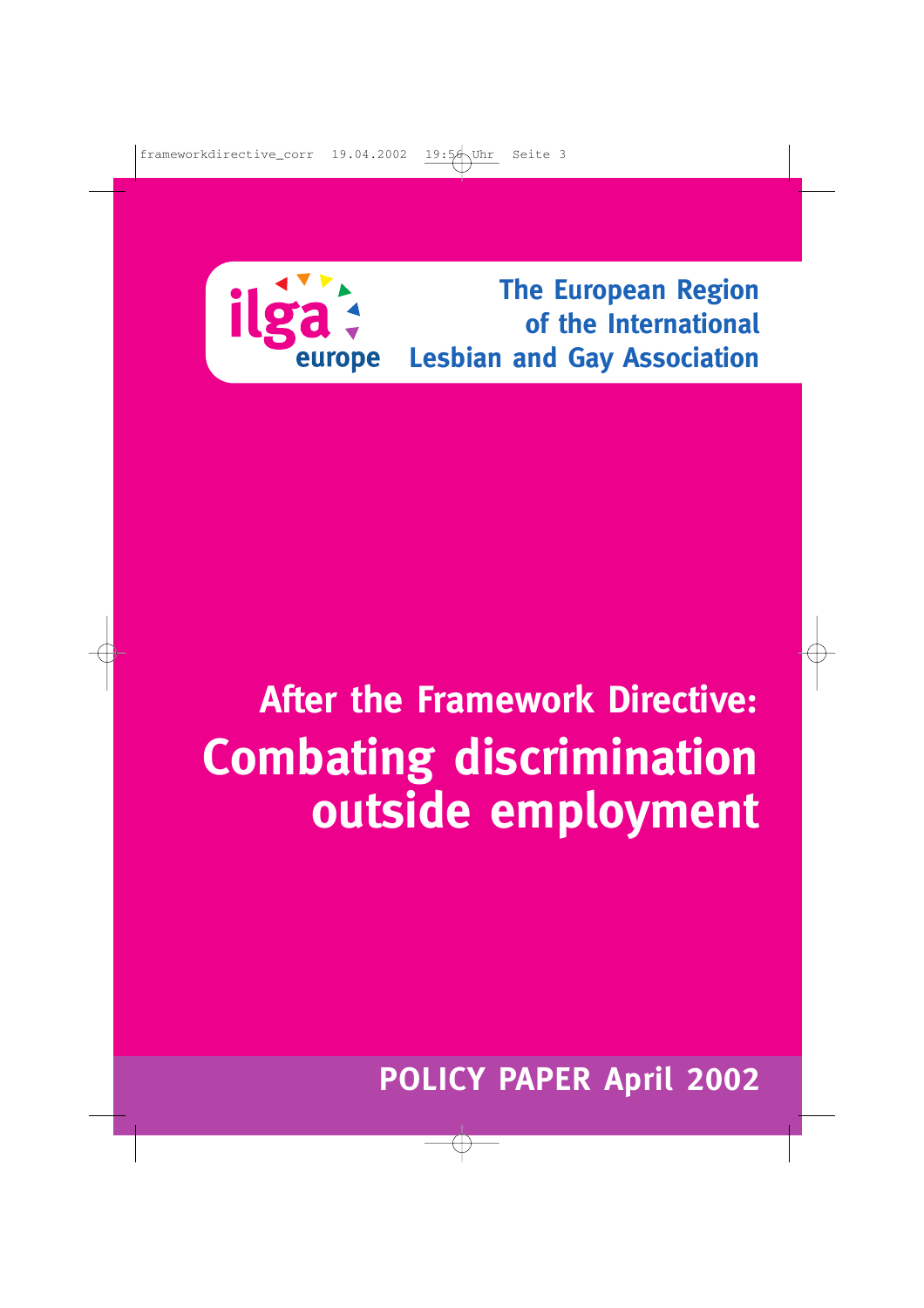

#### **The European Region of the International Lesbian and Gay Association**

Avenue de Tervueren/ Tervurenlaan 94/1 B-1040 Brussels phone +32 2 732 54 88 fax +32 2 732 51 64 info@ilga-europe.org www.ilga-europe.org

Bank account # 001-3523388-36 Fortis Bank avenue de Tervueren 124 B-1150 Brussels IBAN BE46 0013 5233 8836 BIC (SWIFT): GEBA BEBB36A

#### ILGA-Europe document # 3/2002

Design & Lavout: Christian Högl (www.creativbox.at)

Printer: Sofadi, Brussels

#### © ILGA-Europe. Reproduction permitted, provided that appropriate reference is made to the source.

This Policy Paper is published with the support of the European Com-



mission – The European Union against discrimination. The information contained in this publication does not necessarily reflect the position or opinion of the European Commission. It is not liable for any use that may be made of this information.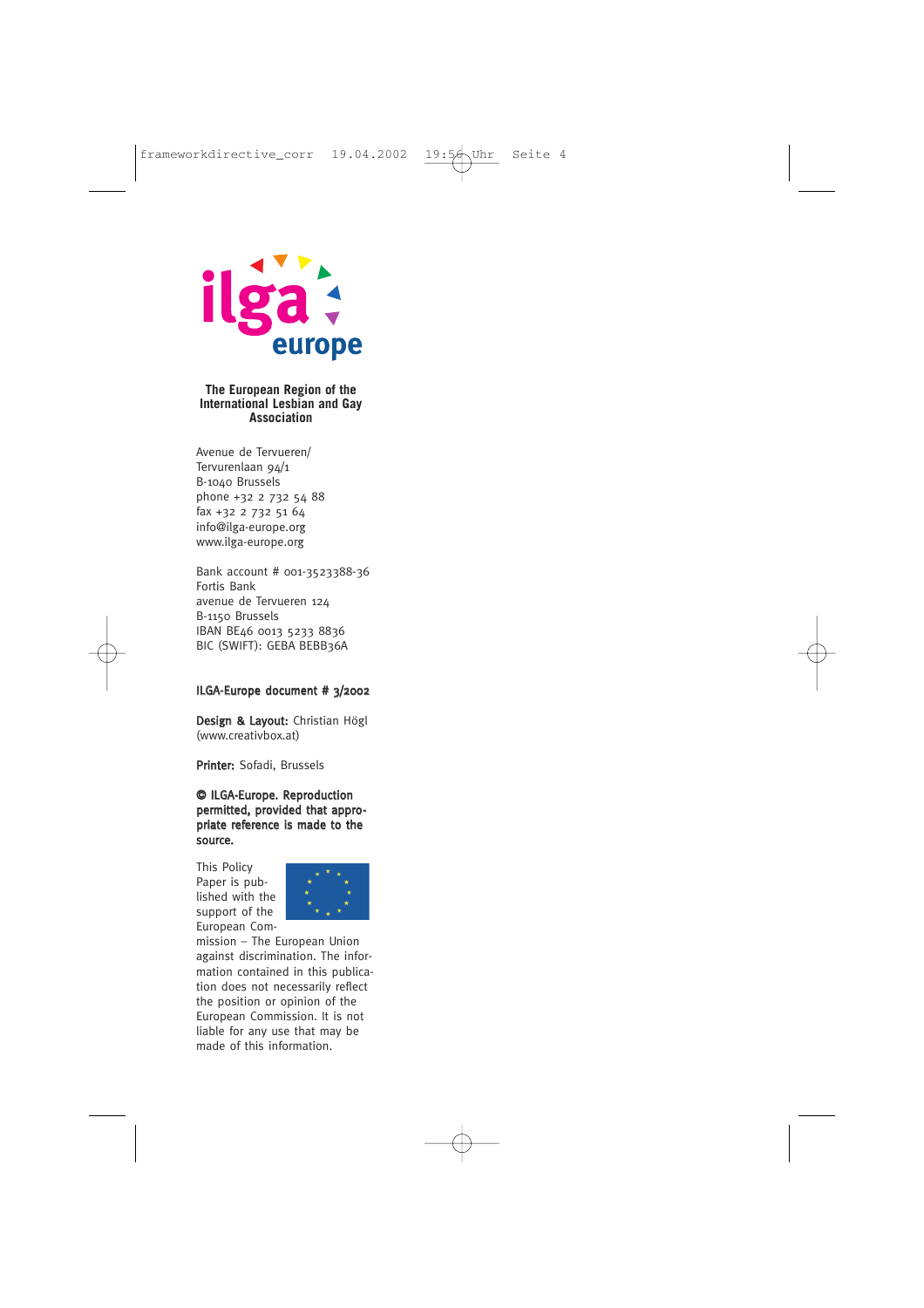# **After the Framework Directive: Combating discrimination outside employment**

**ILGA-EUROPE POLICY PAPER April 2002**

Drafted for the Board of ILGA-Europe by **Mark Bell,**  Lecturer in Law, University of Leicester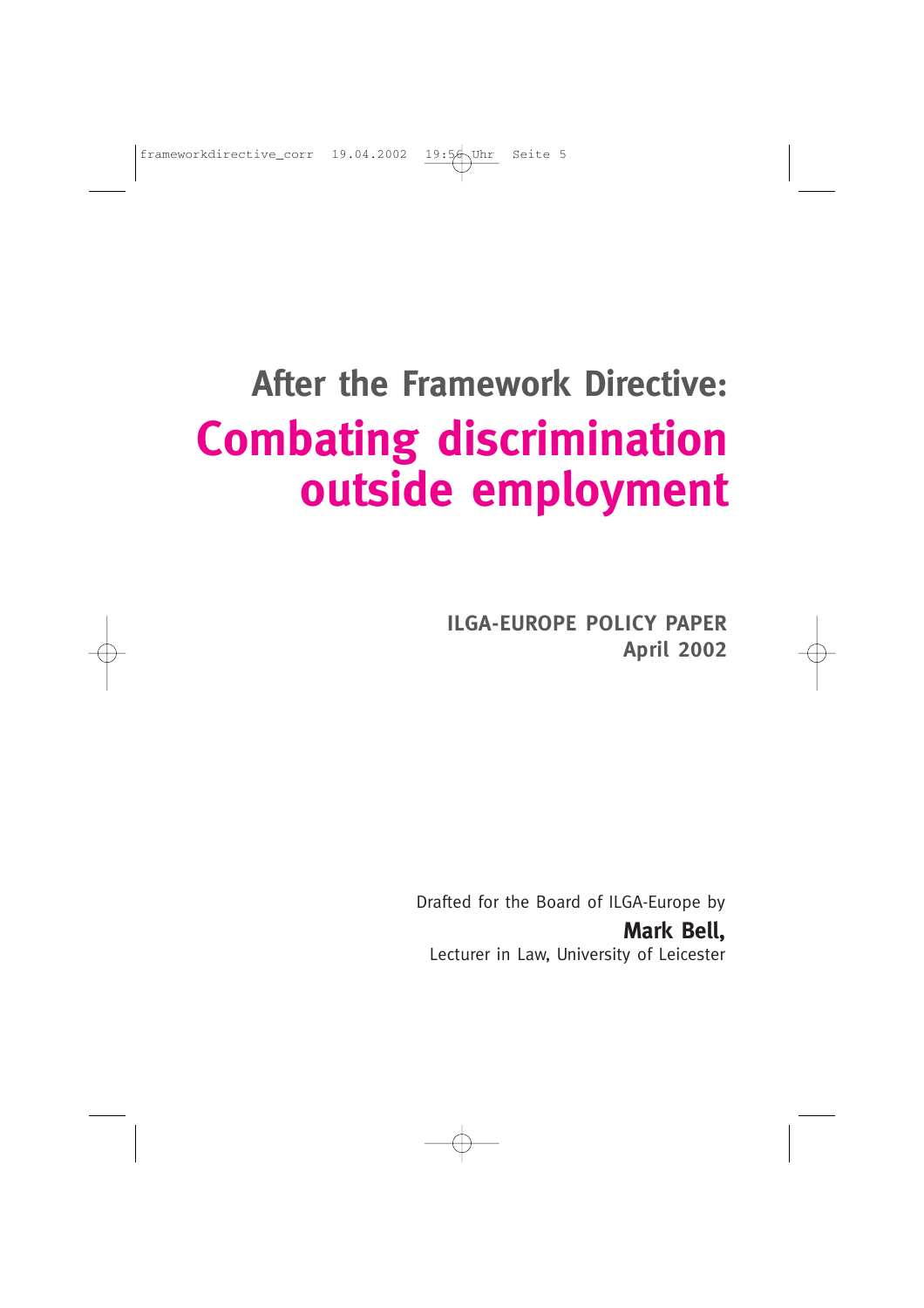# **Content**

| Introduction                                                         | 3  |
|----------------------------------------------------------------------|----|
| 1. Why is there a need for another<br>anti-discrimination Directive? | 4  |
| 2. What areas should this Directive cover?                           | 11 |
| 3. How can enforcement of<br>anti-discrimination law be improved?    | 22 |
| 4. Conclusions                                                       | 26 |
| Recommendations                                                      | 29 |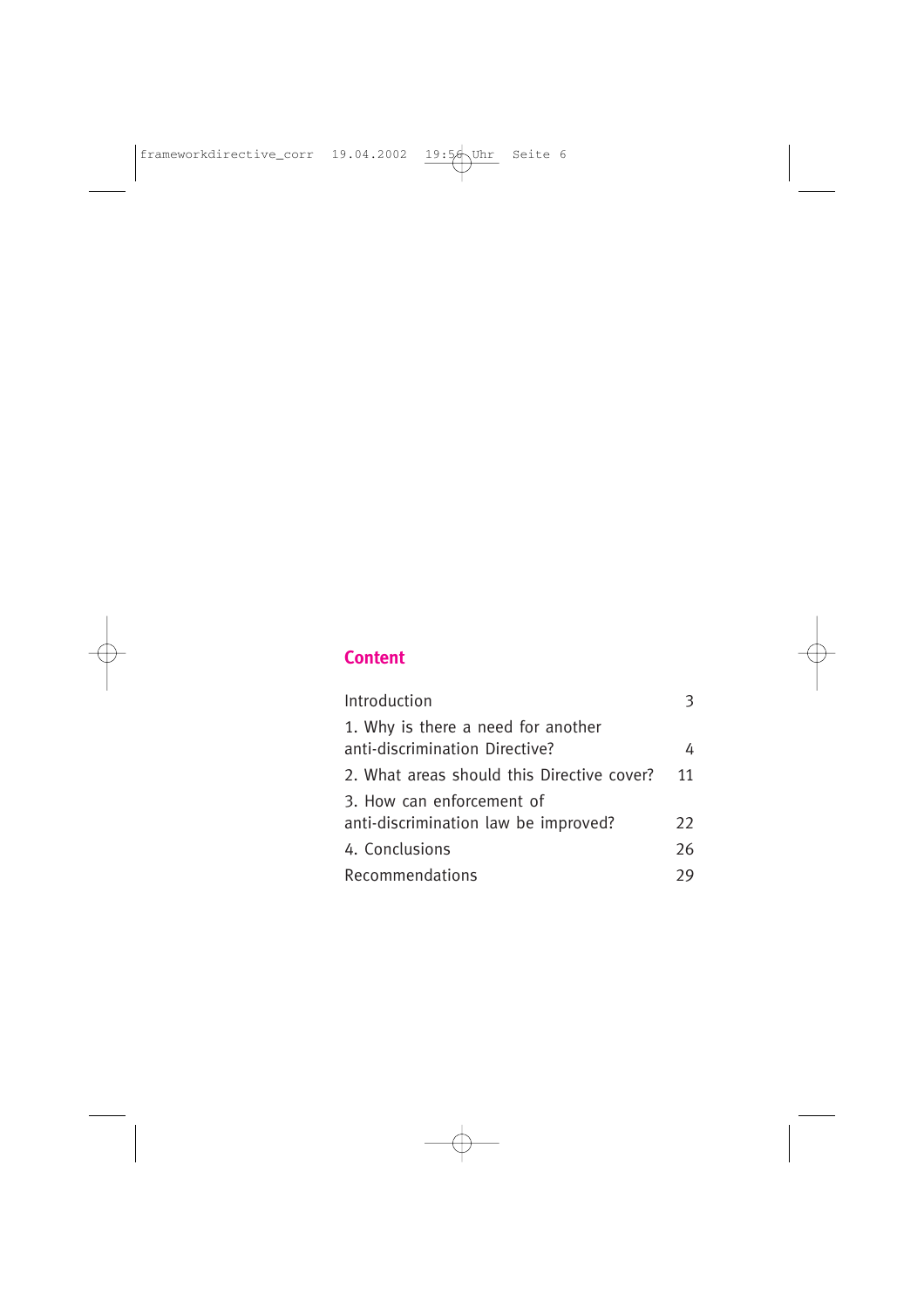## **Introduction**

In November 2000, the Council of the European Union adopted the Framework Directive on Equal Treatment in Employment and Occupation. $1$  This Directive, which enters into force on 2 December 2003, forbids discrimination in employment on grounds of religion or belief, age, disability or sexual orientation. ILGA-Europe strongly supported the adoption of the Framework Directive as it represented a first, important step for the European Union in combating the entrenched social and legal discrimination that lesbian, gay, bisexual and transgender (LGBT) people face across the Member States. This paper examines the next steps for the European Union in combating discrimination. In particular, it argues that there is a clear need for the Union to move quickly to complement the measures introduced in the area of employment with further legislation designed to prohibit discrimination in other spheres of life, such as healthcare, education and housing.

EU law regards discrimination against transgender persons on grounds of their gender identity as a form of sex discrimination. This principle was established by the Court of Justice in the 1996 case of  $P$  v  $S$  and Cornwall County Council, where it was held that the dismissal of an individual following gender reassignment was unlawful discrimination on the grounds of her sex. $2$  ILGA-Europe argued for the addition of 'gender identity' as a ground of discrimination in the Charter of Fundamental Rights, in order to make the protection of transgender people more explicit and comprehensive. Whilst this was not adopted in the final text, it is assumed that the prohibition in Article 21(1) of sex discrimination extends to discrimination against transgender persons. Whilst this is the current legal position, in this paper reference is made to discrimination on the ground of gender iden**The Framework Directive as it represented a first, important step for the EU in combating discrimination against LGBT people.**

1 Council Directive 2000/78/EC of 27 November 2000 establishing a general framework for equal treatment in employment and occupation, OJ [2000] L 303/16.

2 Case C-13/94 P v S and Cornwall County Council [1996] ECR I-2143.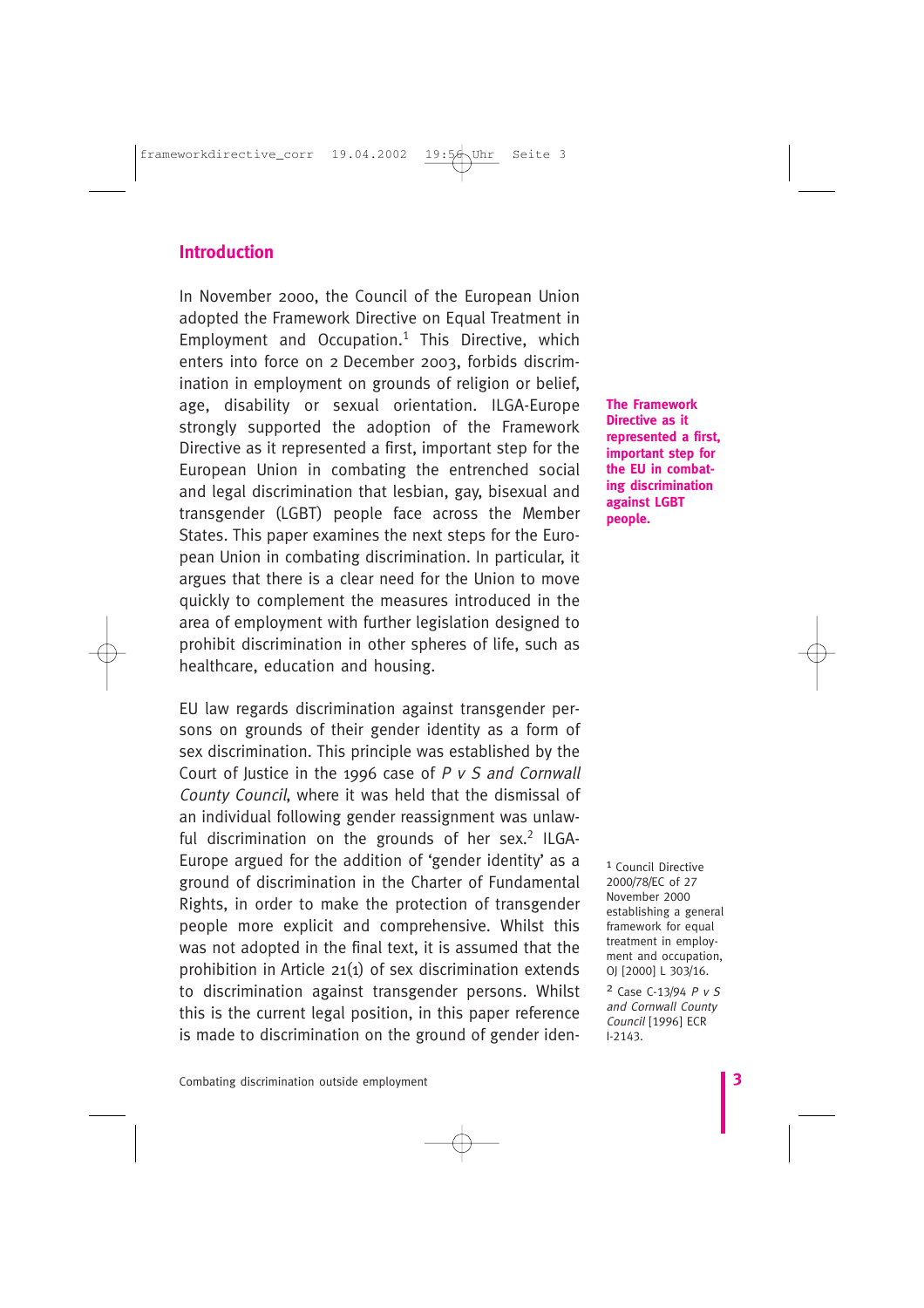tity in order to be clear where specific reference is being made to discrimination against transgender persons.

The first part of this paper examines the reasons justifying the adoption of a further Directive. The second section considers the areas that this Directive should cover, with the third section devoted to issues relating to the effective enforcement of anti-discrimination norms. The concluding part of this paper examines the steps that need to be taken to move forward on this new agenda.

# **1. Why is there a need for another antidiscrimination Directive?**

Respect for the principle of equal treatment and combating all forms of discrimination are cornerstones of the EU legal system, now clearly recognised as such in the provisions of the Charter of Fundamental Rights.<sup>3</sup> Whilst the Racial Equality and Framework Directives make an important contribution to the realisation of these principles across the Union, the EU legal framework on discrimination remains to be completed. This has already been recognised by the European Council in the 2000 'European Social Agenda':

'Social cohesion, the rejection of any form of exclusion or discrimination and gender equality are all essential values of the European social model … growth should benefit all, but for this to be so, proactive measures, especially in problem districts, should be continued and stepped up to deal with the complex nature and multiple facets of exclusion and inequality. Alongside employment policy, social protection has a role to play, but it is also neces-

sary to recognise the importance of other factors

#### **The Charter of Fundamental Rights**

<sup>3</sup> See the chapter on 'equality' and Article 21 in particular.

4 Para 23, European Social Agenda [2000] OJ C157/4.

5 par. 28, Eur. Ct. HR (Fourth section), Salgueiro da Silva Mouta v Portugal, Application 33290/96, 21 December 1999, [2001] 1 Family Court Reporter 653.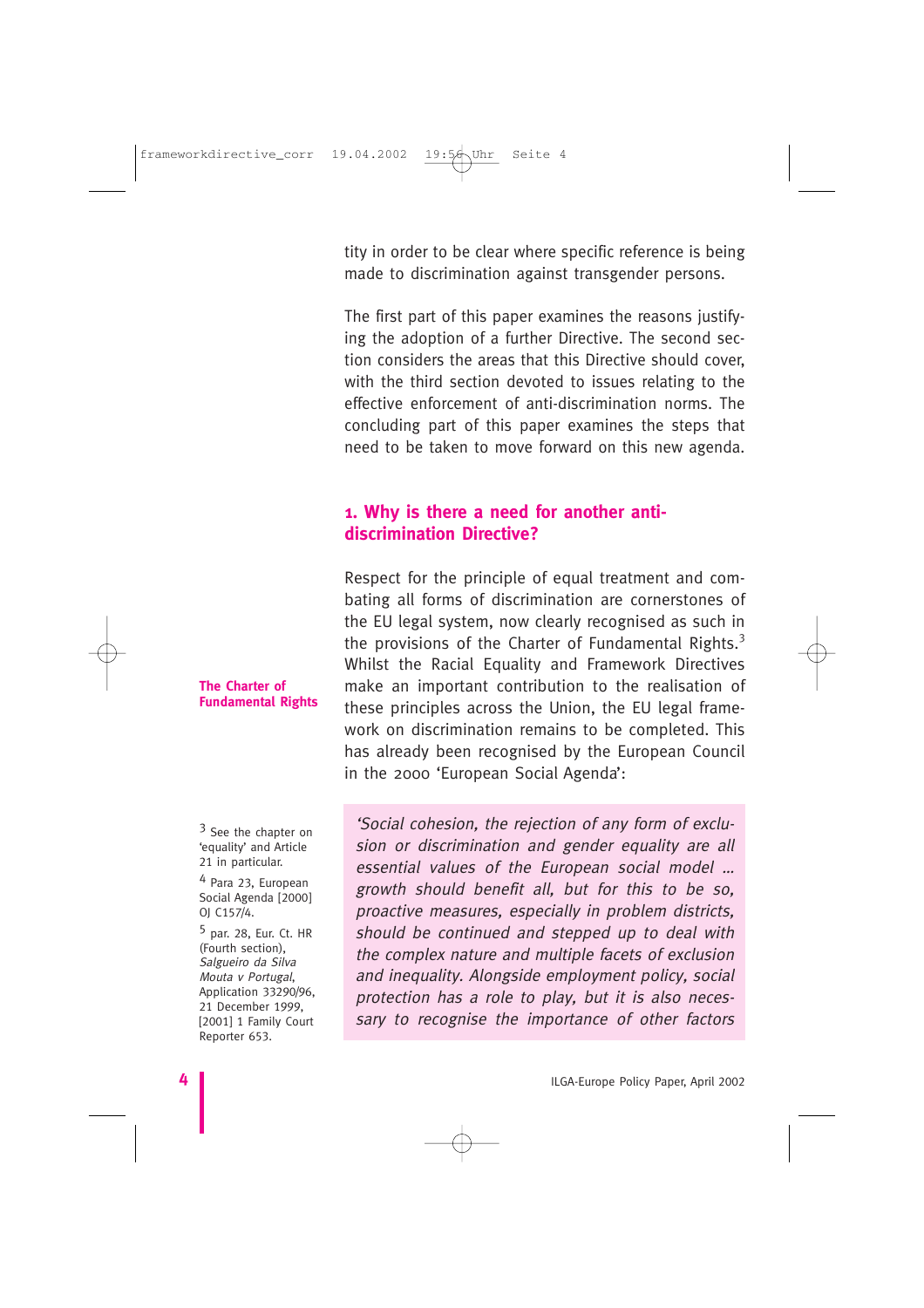such as housing, education, health, information and communication, mobility, security and justice, leisure and culture.'<sup>4</sup>

It is this broader sphere of social policy that is the focus of this paper. The following section provides a number of key reasons that confirm the pressing need for the Union to move beyond the Framework Directive in order to construct an effective anti-discrimination policy framework.

## **(a) Protecting the fundamental right to equal treatment and non-discrimination**

Discrimination against LGBT people is a breach of their fundamental human right to equal treatment and respect for individual dignity. This is recognised in the EU Charter of Fundamental Rights, specifically Article 21(1), which states:

'Any discrimination based on any ground such as sex ... or sexual orientation shall be prohibited'.

The Charter echoes harmoniously with developments in the Council of Europe. In 1999, the Court of Human Rights confirmed that sexual orientation was a prohibited ground of discrimination in the exercise of all the rights conferred by the European Convention on Human Rights (ECHR).<sup>5</sup> It must also be noted that the Council of Ministers of the Council of Europe has confirmed that Protocol 12 of the  $ECHR<sup>6</sup>$  includes protection against sexual orientation discrimination.<sup>7</sup>

The Framework Directive implements the right to nondiscrimination in the area of employment. Yet, as demonstrated above, the Charter and the ECHR recog-

6 Protocol 12 seeks to create an independent and general right to non-discrimination, in contrast to Article 14 of the ECHR, which only forbids discrimination within the scope of rights listed elsewhere in the Convention. Protocol 12 was opened for signature on 4 November 2000. To date, only Georgia has ratified the Protocol, but 26 states have signed it. See further: conventions. coe.int/Treaty/EN/ CadreListeTraites.htm

7 Par. 4, Reply to Parliamentary Assembly Recommendation 1474 (2000) on the situation of lesbians and gays in Council of Europe Member States, 765<sup>th</sup> meeting, 19 September 2001. Available at: cm.coe.int/dec/2001/ 765/43.htm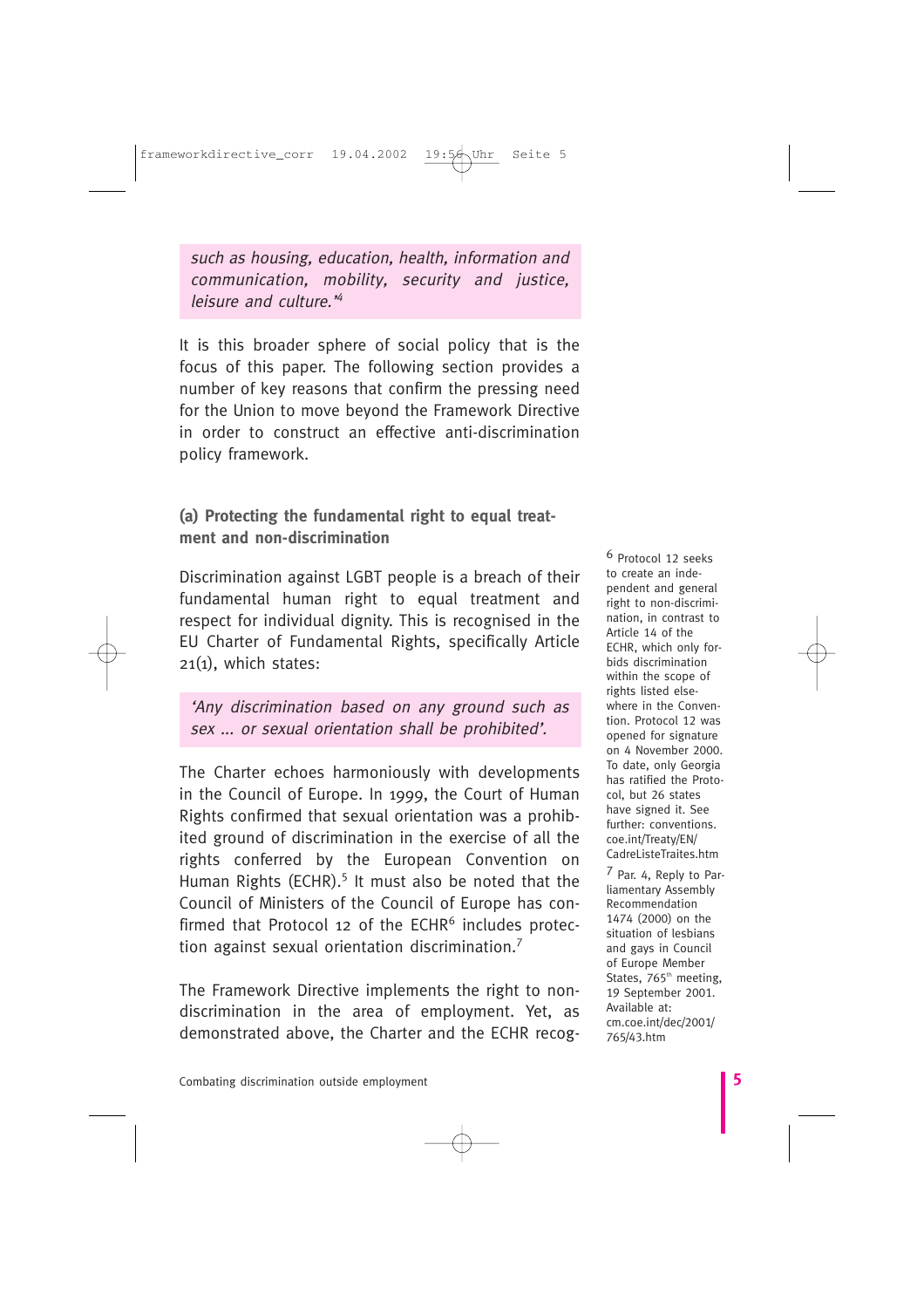nise this as a general right, not confined to any specific area of life. Above all, the Charter indicates the indivisibility of economic and social rights. If the Union is to provide an effective guarantee of equality for all its citizens and residents, it must act to combat discrimination wherever it occurs.

#### **(b) Overlapping and multiple forms of discrimination**

Some individuals experience discrimination on more than one ground. To take a simple example, a lesbian might face harassment both because of her gender and her sexual orientation. $8$  In order to be fully effective, anti-discrimination law needs to be able to respond to the needs of the whole person, rather than trying to compartmentalise different aspects of the individual's identity. Unfortunately, the uneven level of protection against discrimination that currently exists in EU law prevents an adequate response to persons experiencing multiple forms of discrimination. For example, EU law as it stands would not permit a landlord to refuse to rent an apartment to an Asian gay man because he was of Asian ethnic origin, but he could be denied the apartment because he was gay. Indeed, a racist landlord could thereby legitimise his or her actions by focusing on another aspect of the individual's identity. An essential element of any strategy to combat multiple discrimination is ensuring that there is an equal level of protection against all forms of discrimination.

It is also evident that combating employment discrimination demands attention to discrimination in associated fields. For example, it is impossible to separate equal treatment for LGBT teachers from the need to combat homophobia and transphobia $9$  in the education system in general. Creating an educational envi-

8 For example, Pearce v The Governing Body of Mayfield School [2001] Industrial Relations Law Reports 669.

9 Hatred by reason of an individual's gender identity.

10 Recital 11 states 'discrimination based on … sexual orientation may undermine the achievement of the objectives of the EC Treaty, in particular ... free movement of persons.'

11 Law of 21 December 2000 (Staatsblad 2001, no 9) on the opening up of marriage for same-sex partners: see further, K Waaldijk, 'Latest news about same-sex marriage in the Netherlands (and what it implies for foreigners)', available at: ruljis.leidenuniv.nl/ user/cwaaldij/www/ NHR/news.htm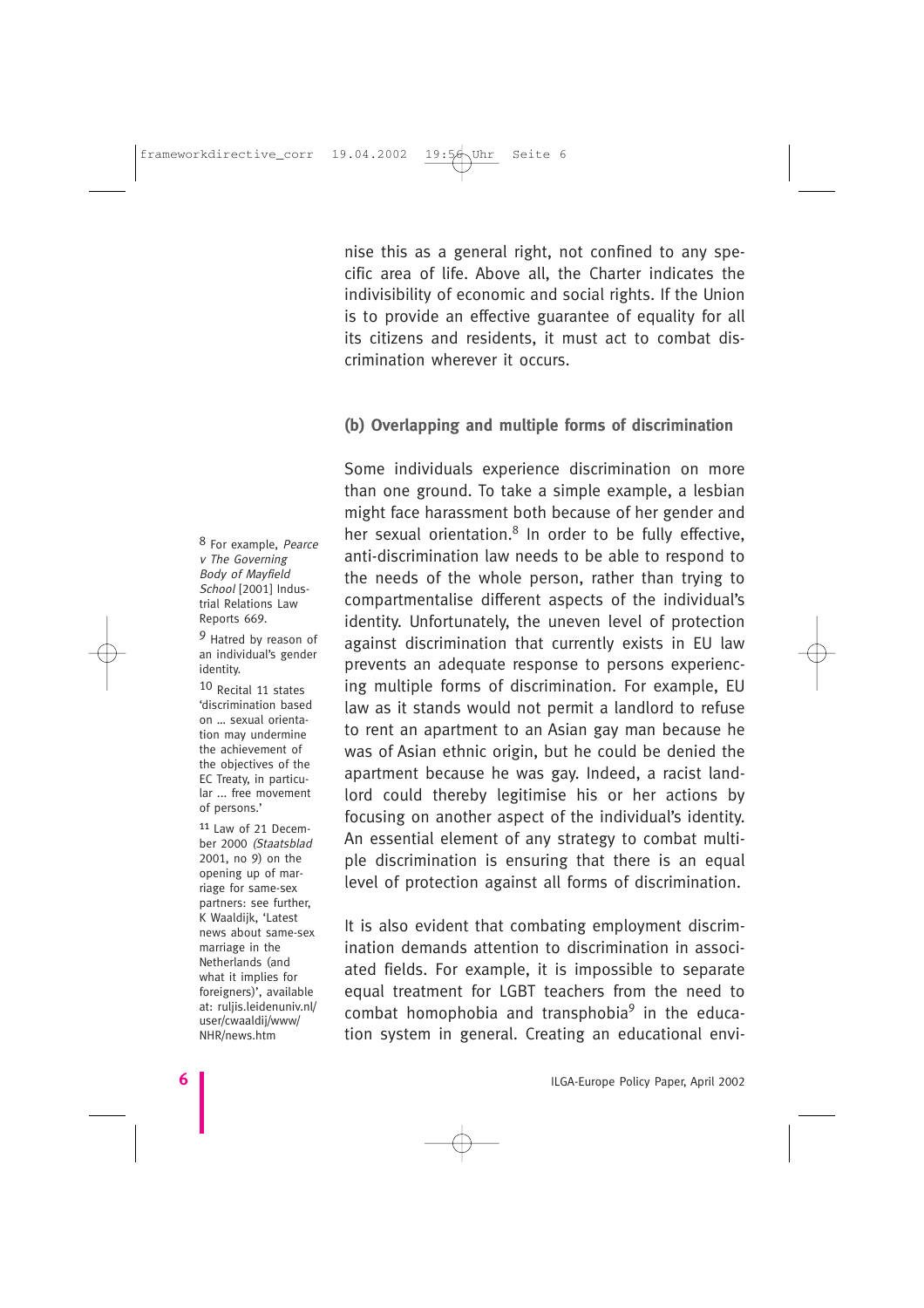ronment supportive of equality both for staff and students requires attention to wider issues such as the treatment of homosexuality and gender identity in the curriculum.

#### **(c) Removing obstacles to freedom of movement**

The Framework Directive recognises that discrimination in the workplace can operate as an obstacle to the free movement of persons.<sup>10</sup> However, individuals moving to another state can experience discrimination in other areas of life, outside the workplace, as a barrier to free movement. For example, if an individual faces discrimination in access to rented accommodation or in receiving a mortgage in certain states, then they will be less likely to move there. These barriers are particularly great for unmarried couples leaving those states where non-marital partnerships are capable of legal recognition. In the Netherlands, same-sex couples can marry since 1 April 2001.<sup>11</sup> Laws creating registered partnership (a status conferring most of the rights of marriage) have been adopted in Denmark (1989), Sweden (1995), the Netherlands (1998) and Finland  $(2001).$ <sup>12</sup> In a further group of states, laws have been adopted that provide for the legal recognition of samesex partnerships and a variety of rights, yet falling considerably short of marriage. Such laws have been agreed in France,<sup>13</sup> Germany,<sup>14</sup> Portugal<sup>15</sup> and in some regions of Spain.<sup>16</sup>

Ultimately, part of the solution to such barriers to free movement must be for all states to remove discriminatory barriers in access to marriage and to provide registered partnership laws. States should also introduce a form of mutual recognition for partnerships concluded elsewhere in the Union. Indeed, the Euro-

12 See generally, R Wintemute and M Andenæs (eds), Legal recognition of same sex partnerships – a study of national, European and international law (Oxford: Hart, 2001).

13 See further, D Borrillo, 'Le Pacte civil de solidarité: une reconnaissance timide des unions de même sexe' (2001) 3; Aktuelle juristische Praxis 299.

14 Euroletter No 84, November 2000: available at: www.steff.suite.dk/ eurolet.htm

15 Euroletter No 88, May 2001, ibid.

16 F Salas, 'The stable unions law in Catalonia' in R Wintemute and M Andenæs (eds), Legal recognition of same sex partnerships – a study of national, European and international law (Oxford: Hart, 2001).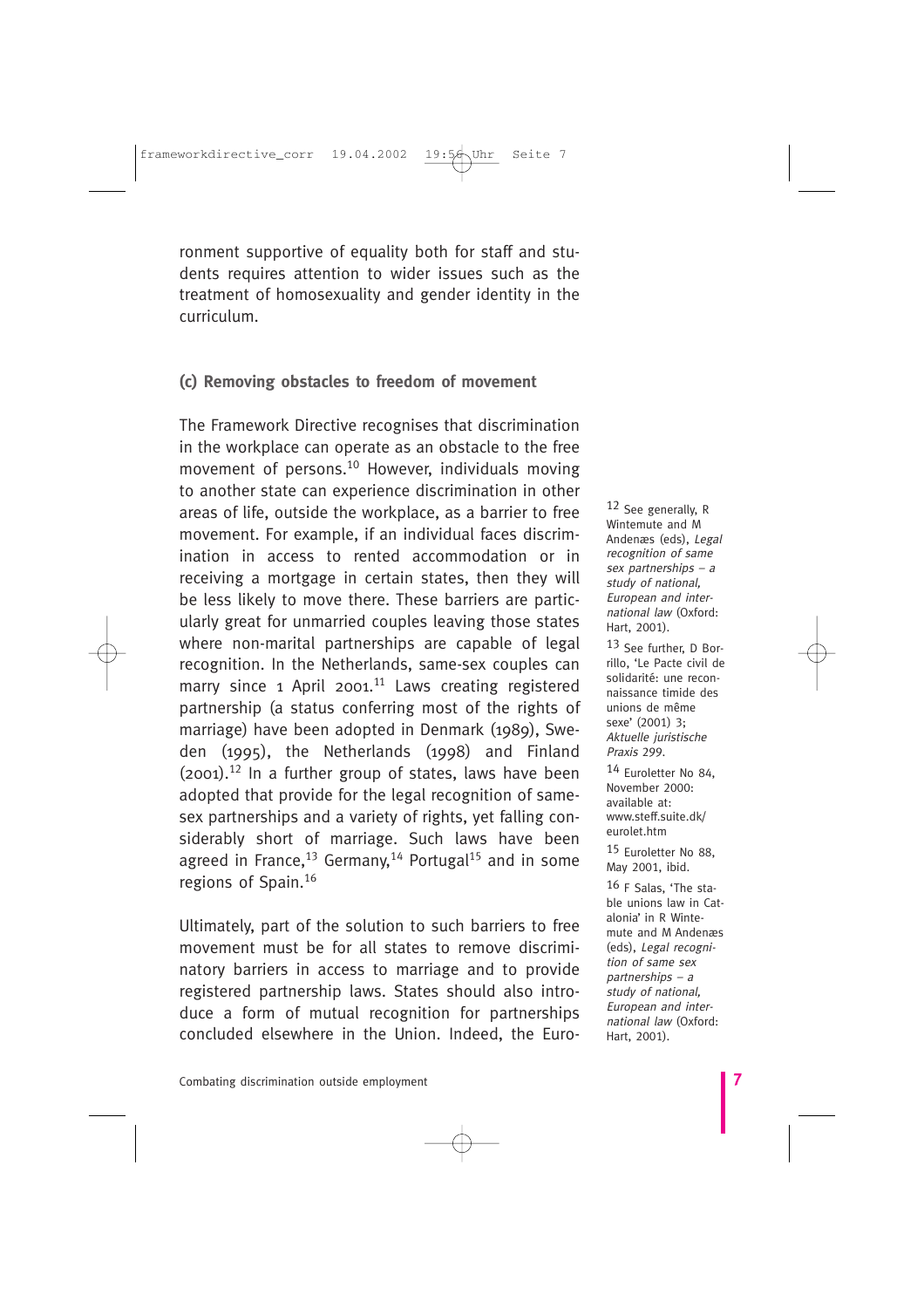pean Parliament has been recommending states take similar measures since  $1994$ .<sup>17</sup> Whilst there is a clear trend of progress across Europe in this direction, in the shorter term, an important contribution to reducing these obstacles to free movement would be the prohibition of sexual orientation and gender identity discrimination, including discrimination against same-sex partners, in all areas of life.

#### **(d) Promoting social inclusion**

The European Social Agenda adopted by the European Council in December 2000 places considerable emphasis on tackling poverty and promoting social inclusion.<sup>18</sup> The link between poverty and all forms of discrimination is well-established. Discrimination marginalises groups in society and denies them equal access to key social goods, such as employment, healthcare, education and housing. Research in Ireland in 1995 confirmed that LGB people were no exceptions in this area. Contrary to popular assumptions of gay affluence based on the notion of the 'Pink Pound', the Combat Poverty Agency found evidence that discrimination in education, employment, housing and financial services combined to increase significantly the risk of poverty for LGB people.<sup>19</sup> Moreover, many lesbian women suffered a double disadvantage because of their gender.<sup>20</sup> The link between sexual orientation and social inclusion has also been recognised in the National Action Plan to Combat Poverty and Social Inclusion by Germany for 2001.<sup>21</sup> In the same way that the Framework Directive is an essential complement to the EU's Employment Strategy, a wider anti-discrimination Directive forms a necessary element of the policy to promote social inclusion.

#### **The link between poverty and all forms of discrimination is wellestablished.**

17 Resolution on equal rights for homosexuals and lesbians in the EC, [1994] OJ C61/40, par.

18 Above note 4.

19 GLEN and NEXUS Research Cooperative, Poverty – lesbians and gay men. The economic and social effects of discrimination (Dublin: Combat Poverty Agency, 1995) 88.

20 Ibid 3.

21 See p. 33, p. 59, available at: europa.eu.int/comm/ employment\_social/ news/2001/jun/ napincl2001de\_en.pdf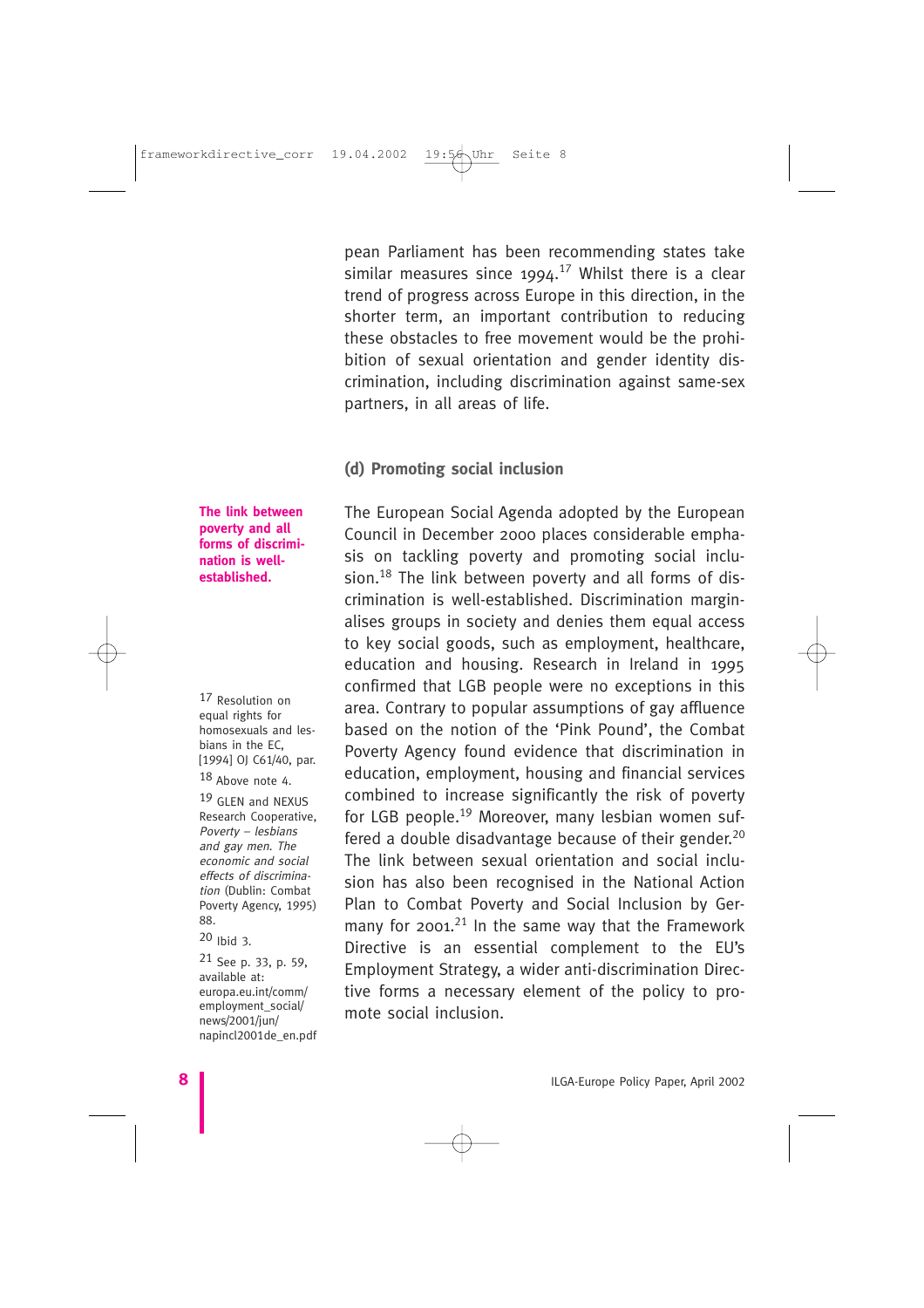# **(e) Removing the equality hierarchy**

One of the long-standing defects in EU anti-discrimination law has been the unequal level of protection against different forms of discrimination. It was hoped that the inclusive approach adopted in Article 13 EC would reduce the 'equality hierarchy' that previously existed, however, the initial legal interventions have only reinforced, not diminished, this phenomenon. Whilst the Framework Directive forbids discrimination in employment on grounds of religion or belief, age, disability and sexual orientation, a separate Directive was adopted in June 2000 dealing with discrimination on grounds of racial or ethnic origin. This has a much broader material scope, prohibiting discrimination in 'social protection, including social security and healthcare, social advantages, education, access to and supply of goods and services which are available to the public, including housing.'<sup>22</sup>

The Racial Equality Directive is a welcome precedent for EU intervention in discrimination outside the employment field. Nonetheless, its adoption without corresponding measures for other grounds of discrimination creates an unacceptable gap in the level of protection afforded to different forms of discrimination.<sup>23</sup> The EU Charter clearly indicates that 'any' discrimination on 'any' ground should be prohibited.<sup>24</sup> This principle is supported by other international human rights standards. In particular, Article 26 of the International Covenant on Civil and Political Rights requires all signatories to ensure that the law guarantees 'to all persons equal and effective protection against discrimination on any ground'.

Unfortunately, there are already indications that the Union intends to follow a selective approach in the

22 Article 3(1)(e)-(h), Council Directive 2000/43/EC of 29 June 2000 implementing the principle of equal treatment between persons irrespective of racial or ethnic origin, [2000] OJ L180/22.

23 See further, L Waddington and M Bell, 'More Equal than Others: Distinguishing European Union Equality Directives' (2001) 38 Common Market Law Review 587.

24 Article 21(1).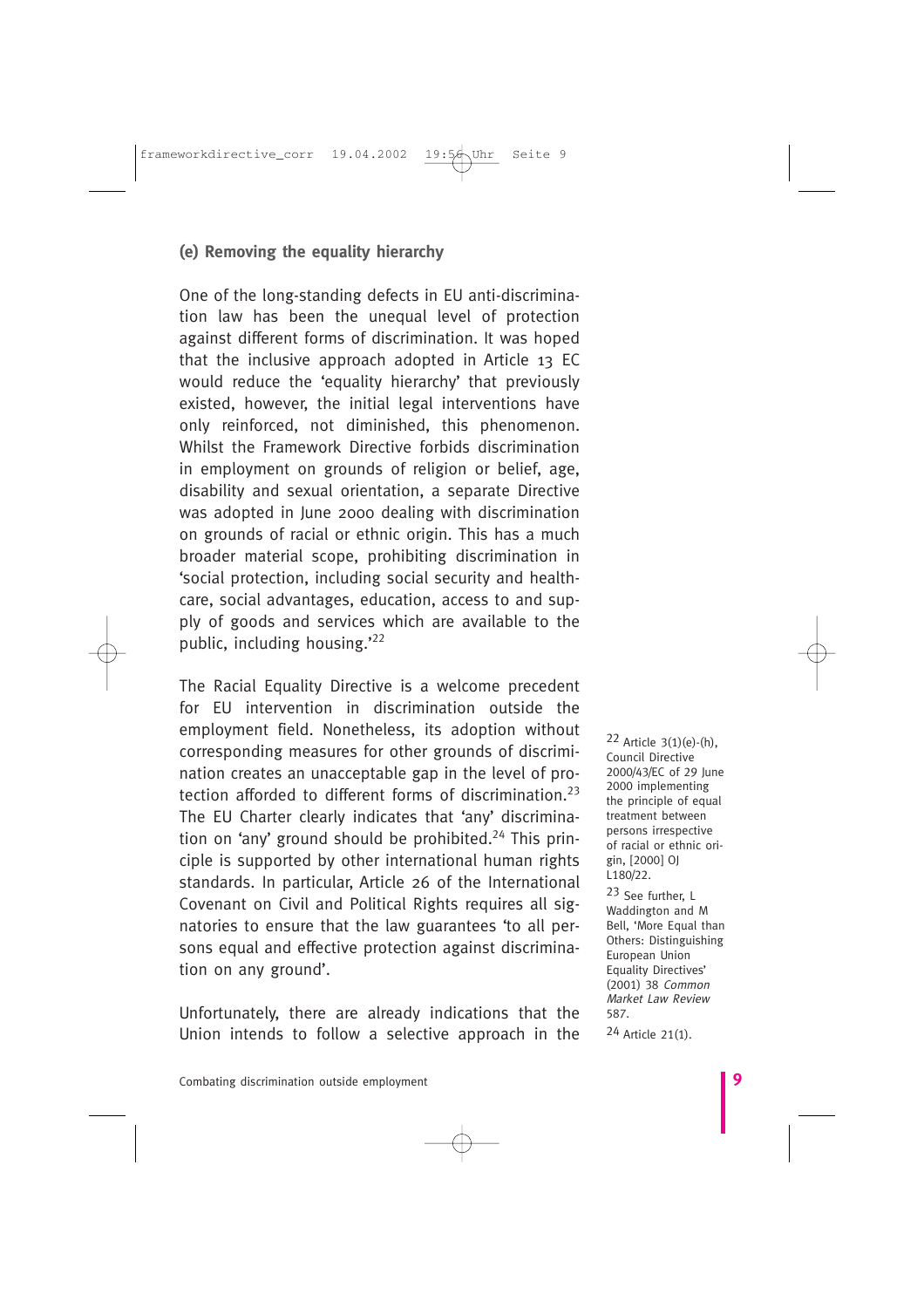25 European Social Agenda approved by the Nice European Council meeting on 7, 8 and 9 December 2000, [2001] OJ C157/4.

26 L Waddington, 'Article 13 EC: setting priorities in the proposal for a horizontal employment Directive' (2000) 29 Industrial Law Journal 176, 181.

27 'Within three years of the adoption of this Directive, the Council, on a proposal from the Commission and after consulting the European Parliament, shall decide, for all the grounds of discrimination referred to in Article 13 of the EC Treaty, on an extension of the scope to at least those fields defined in Directive 2000/43/EC implementing the principle of equal treatment between persons irrespective of racial or ethnic origin', Amendment 35, European Parliament Resolution on the Framework Directive, 5 October 2000.

extension of legislative protection against discrimination in areas outside employment. The European Council has declared its support for the adoption of a Directive combating gender discrimination outside employment by  $2003$ <sup>25</sup> The Commission has also indicated that it will submit a proposal for a Directive combating disability discrimination in areas outside employment by  $2003.<sup>26</sup>$  ILGA-Europe welcomes and supports these proposed extensions to the scope of EU anti-discrimination law. In particular, we note the potential for enhanced protection against gender identity discrimination under the aegis of another Gender Equality Directive, given the broad interpretation of 'sex' by the Court of Justice. Nonetheless, we believe that a selective approach will entrench the existing equality hierarchy, as it implies that some grounds of discrimination are regarded as being more important than others. There is no obvious justification why discrimination against women will be forbidden in areas such as housing or healthcare, but not discrimination against lesbian, gay or bisexual people. Furthermore, the proliferation of multiple pieces of discrimination law is confusing, not only for service-providers who must respect the law, but also for citizens who need to be able to understand and exercise their rights with clarity.

The European Parliament has already expressed its desire for the wider material scope of the Racial Equality Directive to be extended to all the grounds found within the Framework Directive.<sup>27</sup> ILGA-Europe supports this view. We are concerned, however, that adopting a 'vertical' approach (that is, ground-specific legislation) to the future development of anti-discrimination law will delay or obstruct swift agreement on the extension of protection against sexual orientation/gender identity discrimination. In particular, the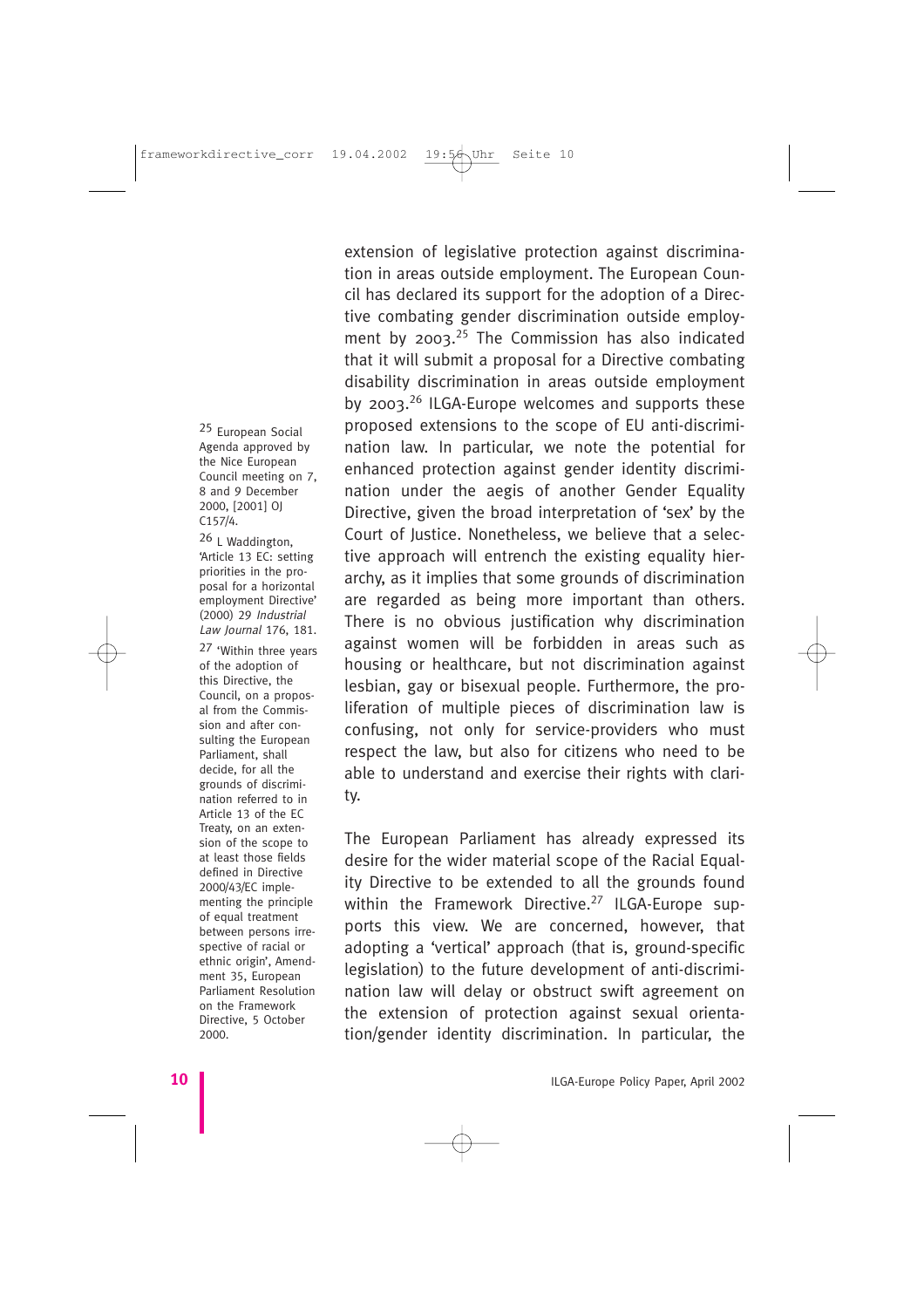potential difficulty in gaining unanimous agreement in the Council to a Directive solely concerned with sexual orientation issues cannot be ignored.

## **2. What areas should this Directive cover?**

The European Union is a body of limited powers and it can only adopt laws in respect of those subjects that fall within its competences. The legal foundation for any further anti-discrimination Directive will be Article 13 EC:

Without prejudice to the other provisions of this Treaty and within the limits of the powers conferred by it upon the Community, the Council, acting unanimously on a proposal from the Commission and after consulting the European Parliament, may take appropriate action to combat discrimination based on sex, racial or ethnic origin, religion or belief, disability, age or sexual orientation.

It is important to note that the scope of Article 13 EC is constrained to the limits of the powers of the European Community. This implies that not every area where discrimination occurs can be tackled on the basis of Article 13 EC. For example, matters related to policing and the criminal law are normally dealt with at EU level under the aegis of the EU Treaty, a separate legal framework from the EC Treaty. It seems clear that combating discrimination by law enforcement agencies, or in the criminal law, must be pursued through the procedures and instruments provided for in the EU Treaty, rather than those in the EC Treaty.

Nonetheless, if the ban on discrimination is to be fully effective it needs to be as broad as possible. In par**The legal foundation for any further anti-discrimination Directive will be Article 13 EC.**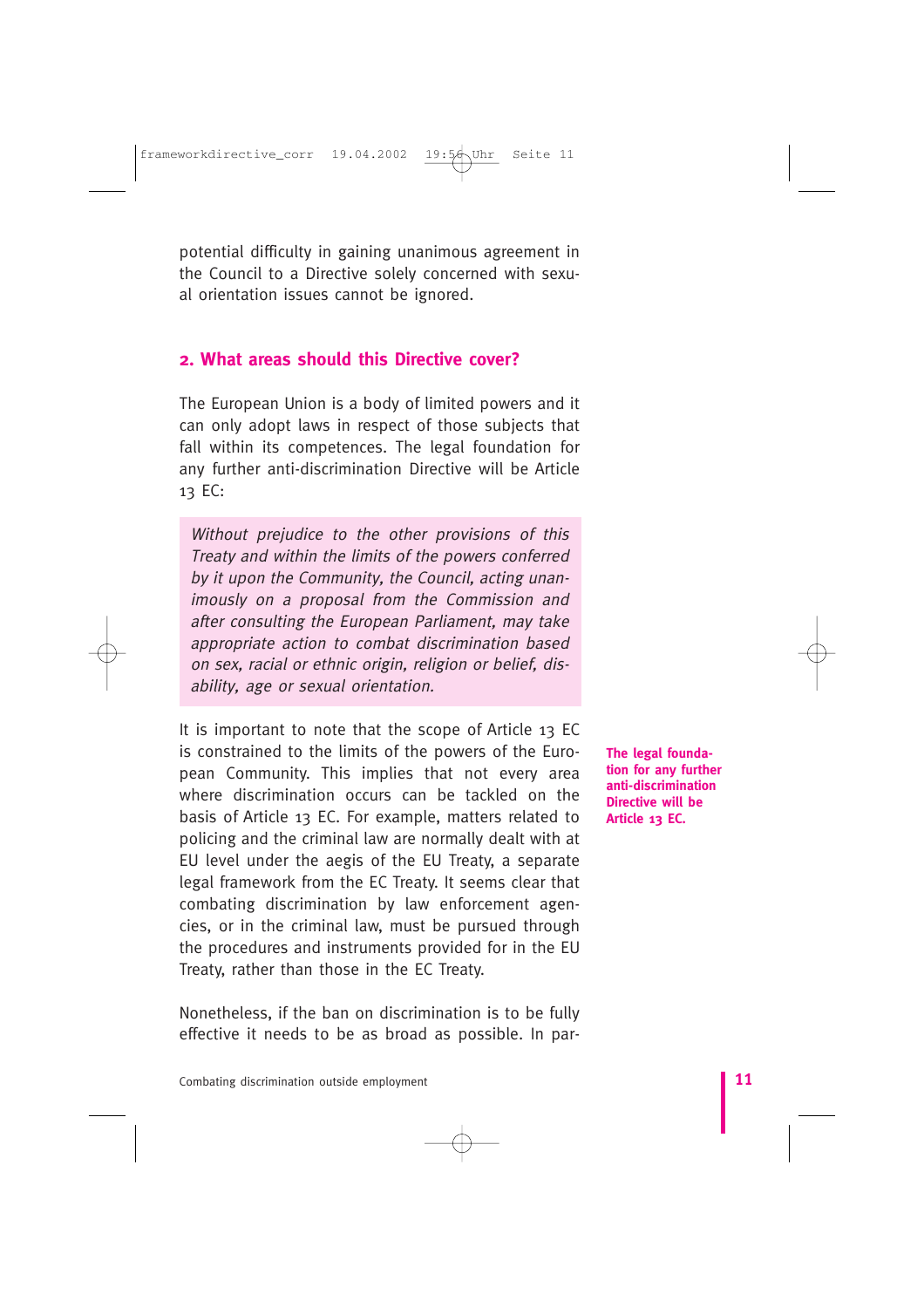#### **The law needs an in-built flexibility to avoid the creation of any potential 'loopholes'.**

28 Admittedly, in some cases, same-sex couples may benefit from the non-recognition of their relationships for the purposes of social welfare entitlements. For example, in the UK, certain benefits may be reduced based on the level of income of the partner. Consequently, non-recognition of one's partner can actually increase personal entitlements. See Northern Ireland Human Rights Commission, Enhancing the rights of lesbian, gay and bisexual people in Northern Ireland (Belfast: NIHRC, 2001) 71.

29 J Mee and K Ronayne, Partnership rights of same sex couples (Dublin: Equality Authority, 2000) 21.

ticular, it is difficult to predict the many diverse situations in which discrimination can arise, and the law needs an in-built flexibility to avoid the creation of any potential 'loopholes'. An example of how an openended ban on discrimination can be reconciled with the limited powers of the Community is already to be found in the EC Treaty. Article 12 EC states that 'within the scope of application of this Treaty, and without prejudice to any special provisions contained therein, any discrimination on grounds of nationality shall be prohibited.' Applying this approach to a future anti-discrimination Directive, it should provide for a general prohibition on all forms of discrimination outside employment, insofar as these fall within the limits of the powers of the Community.

Alongside this open-ended ban on discrimination, in the interests of clarity, it will be useful to provide a non-exhaustive list of areas where discrimination is specifically prohibited. Naturally, the Racial Equality Directive provides a relevant example of the types of areas that need to be tackled. In the following sections, each of the areas covered by the Racial Equality Directive are considered for their relevance to issues of sexual orientation and/or gender identity.

## **(a) Social protection, including social security and healthcare**

#### **(i) social security**

The principal difficulties experienced by LGBT people in relation to social security lie in the non-recognition of their partners and other family members, and the consequent denial of benefits.<sup>28</sup> Particularly important in this context is the treatment of unmarried couples by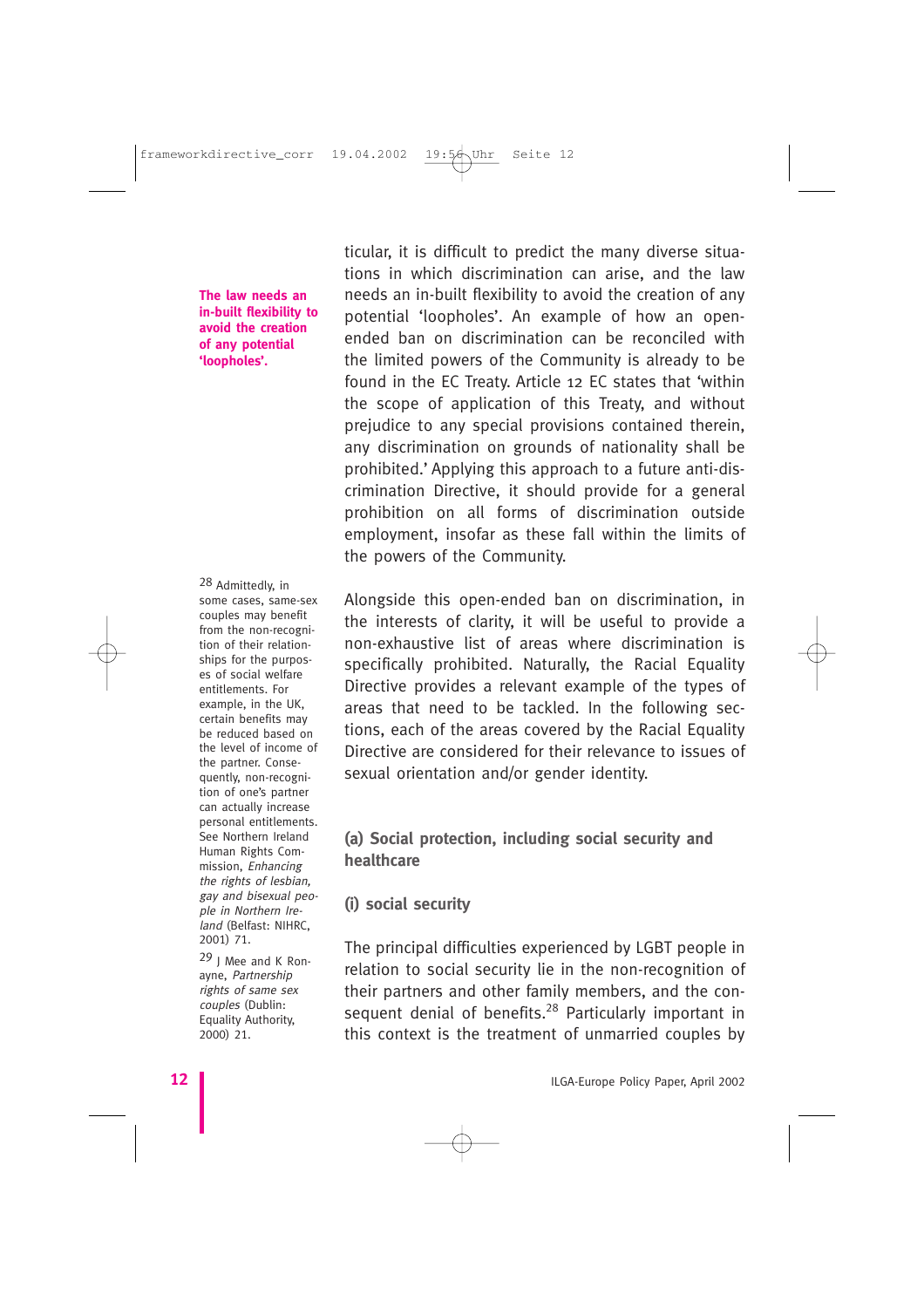state pension schemes. Frequently, benefits such as 'survivor's pensions' – that is, a pension provided upon the death of a partner – are only available to married couples.<sup>29</sup> The need to address this situation is reinforced by Article 3(3) of the Framework Directive, which excludes from its scope 'payments of any kind made by state schemes or similar, including state social security or social protection schemes'. Alternatively problems can be experienced in areas such as social assistance with family funeral expenses. Removing discrimination in the area of social security must also be linked to ending discrimination in the taxation system against unmarried couples. For example, inheritance taxes often penalise persons in a non-marital relationship by requiring the payment of tax on inheritance, where married couples would be otherwise exempt.<sup>30</sup>

#### **(ii) Healthcare**

Discrimination in healthcare occurs in a number of different contexts. First, discrimination can take place in respect of specific individual patients. This problem has been recently highlighted in surveys of LGB people in several applicant states. The findings included the following information:

▼ 13% of respondents in Romania had experienced discrimination within healthcare institutions: $31$ ▼ 10% of respondents in Poland had experienced discrimination in the healthcare system; $32$ ▼ 7.6% of respondents in Slovenia had experienced discrimination in health care services. $33$ 

The individual experiences of discrimination included homophobic statements or actions by healthcare workers and the continued linking of sexual orientation 30 Ibid 37.

31 ACCEPT, Sexual orientation discrimination in Romania – a survey of violence, harassment and discrimination against Romania's lesbian, gay, bisexual and transgender community (Bucharest: ACCEPT, 2001) 24.

32 Lambda Warszawa Association, Report on discrimination on grounds of sexual orientation in Poland (Warsaw: Lambda Warszawa Association, 2001) 20.

33 ŠKUC-LL, Sexual orientation discrimination in Slovenia (Liubliana: ŠKUC-LL, 2001) 16.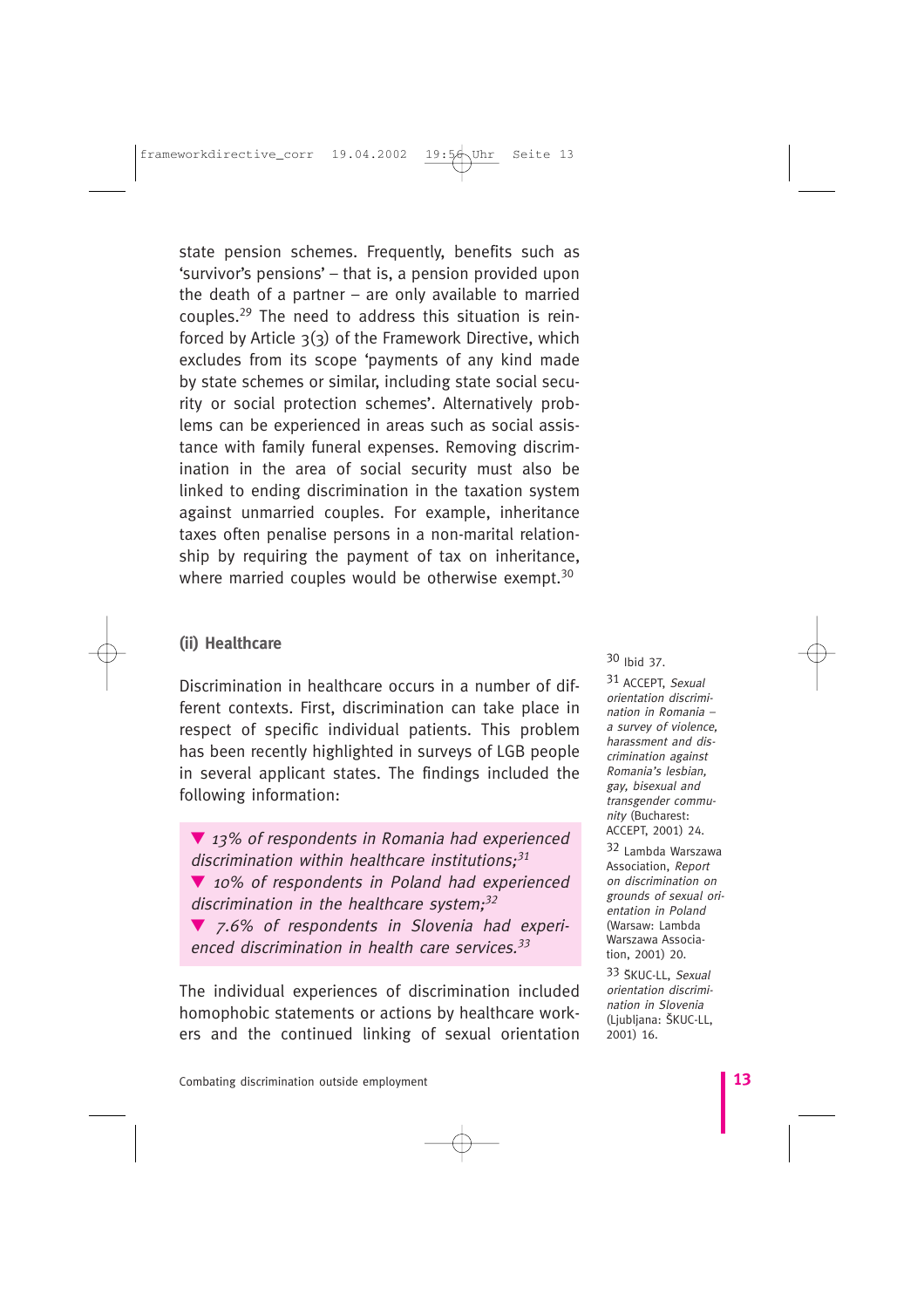34 par. I.5.37, Háttér Society for Gays and Lesbians in Hungary and Labrisz Lesbian Association, Report on the Discrimination of Lesbians, Gay Men and Bisexuals in Hungary (Budapest, 2001). All the above four reports are available from www.ilga-europe.org

35 ŠKUC-LL, above note 33.

36 T Greif, 'Slovenia' in ILGA-Europe, Equality for lesbians and gay men – a relevant issue in the EU accession process (Brussels: ILGA-Europe) 73; M Molnárová, 'Slovakia' in ILGA-Europe, Equality for lesbians and gay men – a relevant issue in the EU accession process (Brussels: ILGA-Europe) 68.

37 Mobility International, ILGA-Europe and UNITED for Intercultural Action, Stepping Stones and Roadblocks – project report, p. 8. Available at: www.ilga-europe.org

with a psychiatric disorder. Discriminatory attitudes amongst psychologists has been identified as a recurrent problem in Hungary,  $34$  and  $7\%$  of all respondents in Slovenia had been advised to undergo psychiatric treatment because of their homosexuality.<sup>35</sup> This reflects evidence from some applicant states of the inappropriate treatment of homosexuality in the training of medical professionals, including psychologists.<sup>36</sup> Although there is less empirical evidence on the situation in the existing EU states, it cannot be assumed that similar difficulties do not exist. Lack of awareness on the part of healthcare professionals is also a common barrier to transgender people being able to access healthcare without fear of discrimination.

The family members of LGBT patients may also experience discrimination if they are not recognised by the law or by healthcare professionals as part of the patient's family or 'next-of-kin'.<sup>37</sup> This can impact upon visitation rights,<sup>38</sup> but also access to information and involvement in treatment decisions. This is important both for the patient, so that they are not left isolated, and for the partner, where the patient is not able to take decisions for herself or himself. The problems experienced in this area frequently concern unmarried partners, but may also include parental rights. If a parent is not recognised as having a legal responsibility for the child, then this can create barriers to participating in healthcare decision-making in relation to any children.

Reproductive technologies are a further area where many LGBT individuals face discrimination. Laws regulating access to assisted insemination vary considerably within Europe. Assisted insemination for single women has been prohibited in Austria since  $1992$ ,  $39$ and Denmark decided in 1997 to forbid assisted insem-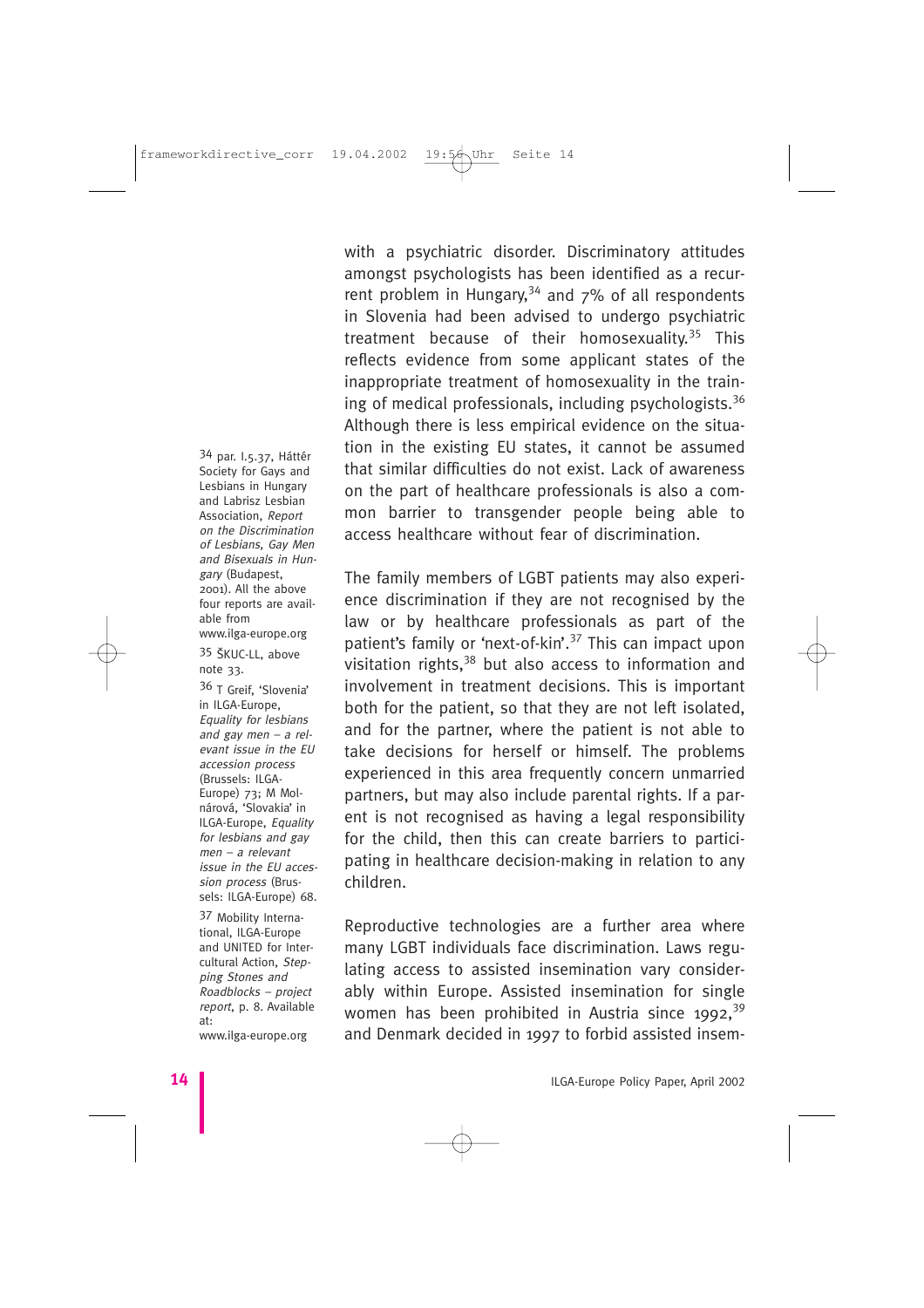ination by doctors for lesbians in public hospitals or private clinics.<sup>40</sup>

Whilst the examples above relate to the treatment of individuals, other forms of discrimination in healthcare are more systemic. In particular, resource allocation by healthcare providers can institutionalise discriminatory patterns in the delivery of healthcare. Health issues particularly related to LGBT people may not be given equal priority. For example, the provision of gender reassignment surgery is an area where there is evidence of overt discrimination in the allocation of health resources. For example, ex parte A and others $41$ concerned a legal challenge to the policy of the North West Lancashire Health Authority in England, which designated gender reassignment as a procedure in the same category as tattoo removal or face lifts, and hence imposed an almost total exclusion on the allocation of public health funding for gender reassignment surgery in that region. Even where gender reassignment is permitted, in some states this is accompanied by requirements for sterilisation of the individual, even though there is no health-related reason why this should take place.

These forms of discrimination are unlikely to be effectively challenged simply through the provision of an individual right to non-discrimination in healthcare. For example, in Hungary, although it is estimated that 84% of persons who are recorded as HIV positive are gay men, most health promotion campaigns have excluded any discussion of homosexuality. $42$  Individual litigation is particularly unsuited to challenging discrimination in the system of resource allocation where the consequences may only be evident in terms of less healthcare initiatives for LGBT persons, rather than the denial of treatment to a specific individual. This demonstrates

**Health issues particularly related to LGBT people may not be given equal priority.**

38 K Krickler, 'Austria' in ILGA-Europe (eds), Equality for lesbians and gay men – a relevant issue in the civil and social dialogue (Brussels: ILGA-Europe, 1998) 32.

39 Ibid.

40 S Jensen, 'La reconnaissance des préférences sexuelles: le modèle scandinave' in D Borrillo (ed), Homosexualités et droit (Paris: PUF, 1998) 264.

41 R v North West Lancashire Health Authority, ex parte A and others [2000] 1 Weekly Law Reports 977.

42 B Sándor, 'Hungary' in ILGA-Europe, Equality for lesbians and gay men  $-$  a relevant issue in the EU accession process (Brussels: ILGA-Europe) 32.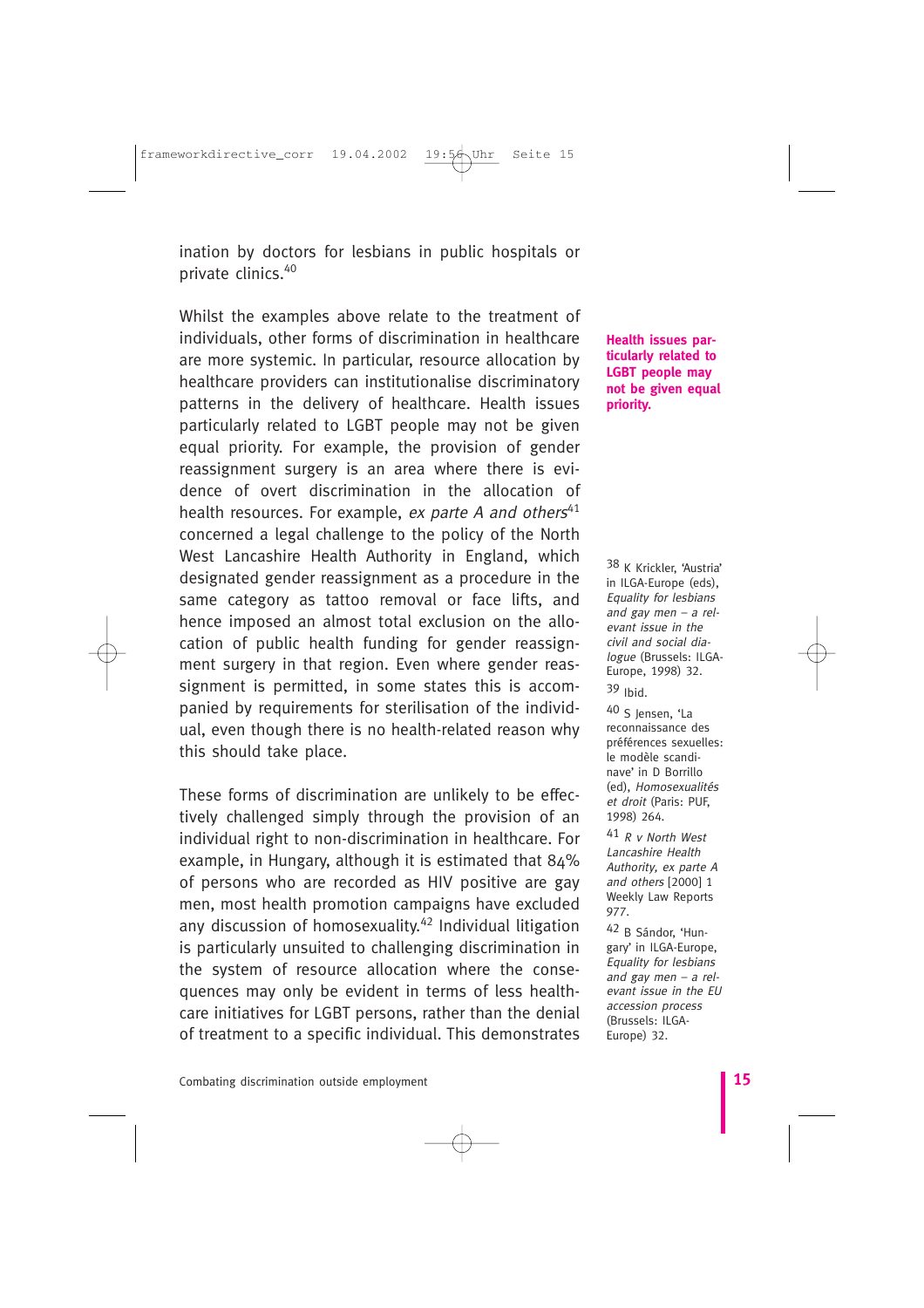the need for an enforcement strategy that is not confined to facilitating individual complaints, but which also provides mechanisms for investigating patterns of inequality.

#### **(b) Social advantages**

The Racial Equality Directive includes within its scope a ban on discrimination in 'social advantages'.<sup>43</sup> This is a concept that has emerged from EU free movement law and it has been defined by the Commission as encompassing 'benefits of a social or cultural nature which are granted within the Member States either by public authorities or private organisations'.<sup>44</sup> The breadth of this concept has become evident in EU law on nationality discrimination, where it has been used to challenge discrimination in diverse areas, such as unemployment benefits, $45$  or public assistance with funeral expenses.<sup>46</sup> Non-discrimination in social advantages is also relevant to LGBT persons. In particular, the Court of Justice held in 1986 that the right to be joined by an unmarried partner in another EU state was a 'social advantage'.<sup>47</sup> Therefore, prohibiting discrimination in the area of 'social advantages' could provide an important means to promote equal treatment in immigration law (see also point (e) below).

## **(c) Education**

Education is a particularly crucial area in which there is well-documented evidence of the discrimination encountered by LGBT students and staff. A 1998 survey of 307 schools in England and Wales found that 61% of teachers were aware of LGB students in their schools. 82% were aware of incidents of homophobic

43 See further M Bell, 'Meeting the challenge? A comparison between the EU Racial Equality Directive and the Starting Line' in I Chopin and J Niessen (eds), The Starting Line and the incorporation of the Racial Equality Directive into the national laws of the EU Member States and accession states (London: Migration Policy Group and Commission for Racial Equality, 2001).

44 Commission (1999) 'Proposal for a Council Directive implementing the principle of equal treatment between persons irrespective of racial or ethnic origin', COM (1999) 566, 25 November 1999 at p. 7.

45 Case C-57/96, H. Meints v Minister van Landbouw, Natuurbeheer en Visserij [1997] ECR I-6689.

46 Case C-237/94, O'Flynn v Adjudication Officer [1996] ECR I-2617.

47 Case 59/85, Netherlands v Reed [1986] ECR 1283.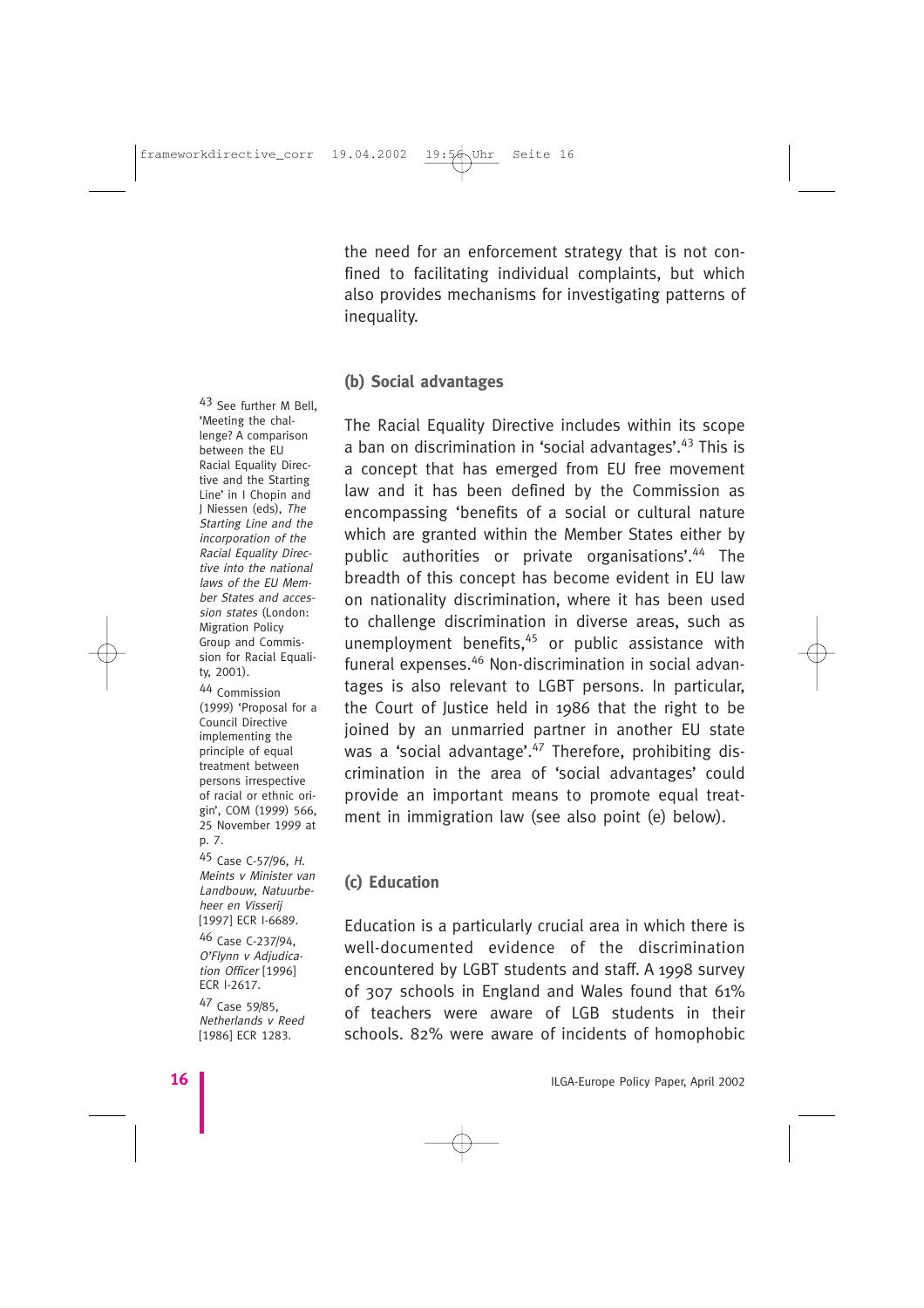verbal bullying, and 26% knew of incidents of physical bullying accompanied by homophobic abuse. Nonetheless, only 6% of schools specifically included homophobic bullying in anti-bullying policies.<sup>48</sup> Research in Ireland confirms this pattern: 57% of gay and lesbian respondents experienced problems at school, such as depression, low self-esteem and harassment. 89% linked these experiences to their sexual orientation. Moreover, 59% experienced problems in further and higher education.<sup>49</sup> There is also considerable international research demonstrating higher rates of attempted suicide amongst gay and lesbian youth.<sup>50</sup> Clearly, tackling homophobia and transphobia in the education system could play an important part in measures to reduce suicide risks amongst LGBT young people.

As with health, discrimination in education occurs at both the 'micro' and 'macro' levels. Some forms of discrimination are directly experienced by individual students and teachers. Bullying and harassment are prominent issues, but other issues to consider include possible discrimination in admissions, assessment or in the application of disciplinary procedures. Dress codes imposed through school uniforms seek to reinforce rigid conceptions of gender identity. LGBT parents can also encounter difficulties – for example, participation in meetings to review student progress – or alternatively, students with LGBT parents may be vulnerable to harassment and bullying by other students for this reason.

Other forms of discrimination in the education system are more subtle, but equally influential. In particular, the representation of homosexuality and gender identity issues in the curriculum must be considered, with sexual education being a key area.

**Considerable international research shows higher rates of attempted suicide amongst gay and lesbian youth.**

48 N Douglas, I Warwick, S Kemp and G Whitty, Playing it safe: responses of secondary school teachers to lesbian, gay and bisexual pupils, bullying, HIV and AIDS education and Section 28 (London: Health and Education Research Unit, Institute of Education, 1997) 22-26.

49 GLEN (above note 19) 45-48.

50 Gay HIV Strategies and Nexus Research Cooperative, Education – lesbian and gay students – developing equal opportunities (Dublin: Gay HIV Strategies, 2000) 14.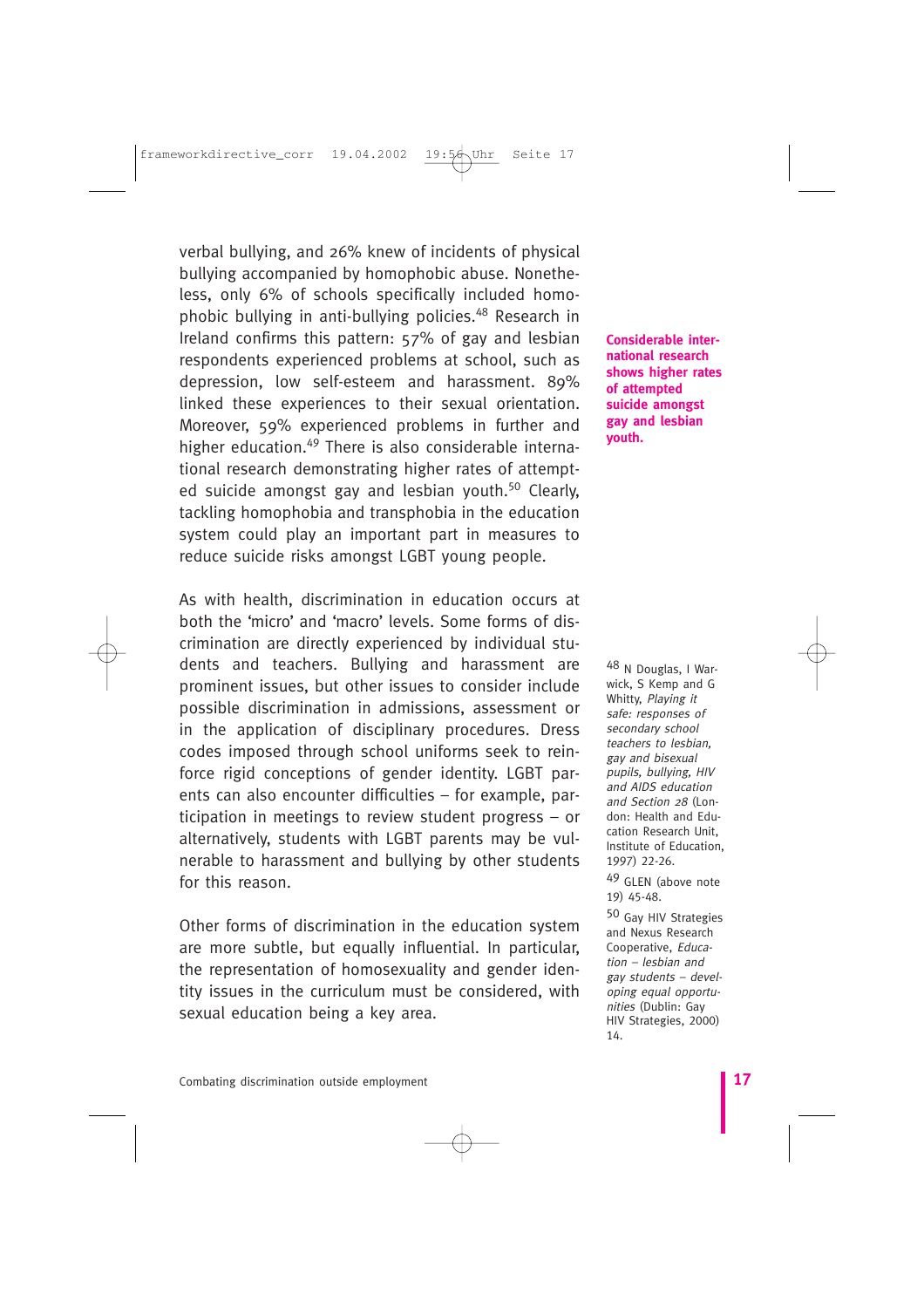#### **Discrimination in the curriculum is rarely amenable to individual litigation as a means of redress.**

51 Section 2A, Local Government Act 1986 (as amended). 52 ACCEPT, above note 31, p. 25. 53 Lambda Warszawa Association, above note 32, p. 20.

54 Ibid.

55 Ibid 21.

56 See generally, Commission, 'Report on Member States' legal provisions to combat discrimination' (Luxembourg: OOPEC, 2000); ILGA-Europe (eds), Equality for lesbians and gay men – a relevant issue in the civil and social dialogue (Brussels: ILGA-Europe, 1998).

In England and Wales, 'section 28' is an unusually explicit source of discrimination, forbidding the promotion by local authorities of the teaching of the 'acceptability of homosexuality as a pretended family relationship'.<sup>51</sup> In the long-run, discrimination in the curriculum is rarely amenable to individual litigation as a means of redress. On the contrary, there is a need to focus on incorporating equality considerations in curriculum development and revision. As with healthcare resource allocation, this implies enforcement mechanisms that go beyond individual complaint procedures.

# **(d) Access to and supply of goods and services including housing**

Discrimination in goods and services concerns a diverse range of issues such as access to bars, restaurants, hotels, leisure facilities, banking, insurance schemes, etc. For example, a survey of LGBT persons in Romania found that 10.6% had experienced discrimination in commercial establishments;<sup>52</sup> a similar survey in Poland found that 20% of respondents had experienced such discrimination.<sup>53</sup> In the Polish survey, bars, restaurants and hotels were identified as the most common sites of discrimination.<sup>54</sup> The fear of such discrimination is also reflected in the Polish respondents – 71% conceal their sexual orientation in such places in order to avoid discrimination.<sup>55</sup>

Access to goods and services is one area where a significant number of Member States have already prohibited sexual orientation discrimination. Relevant legal provisions exist in Denmark, Finland, France, Ireland, Luxembourg, the Netherlands and Sweden.<sup>56</sup> This is an area of discrimination particularly central to the objectives of the European Union, given that the inter-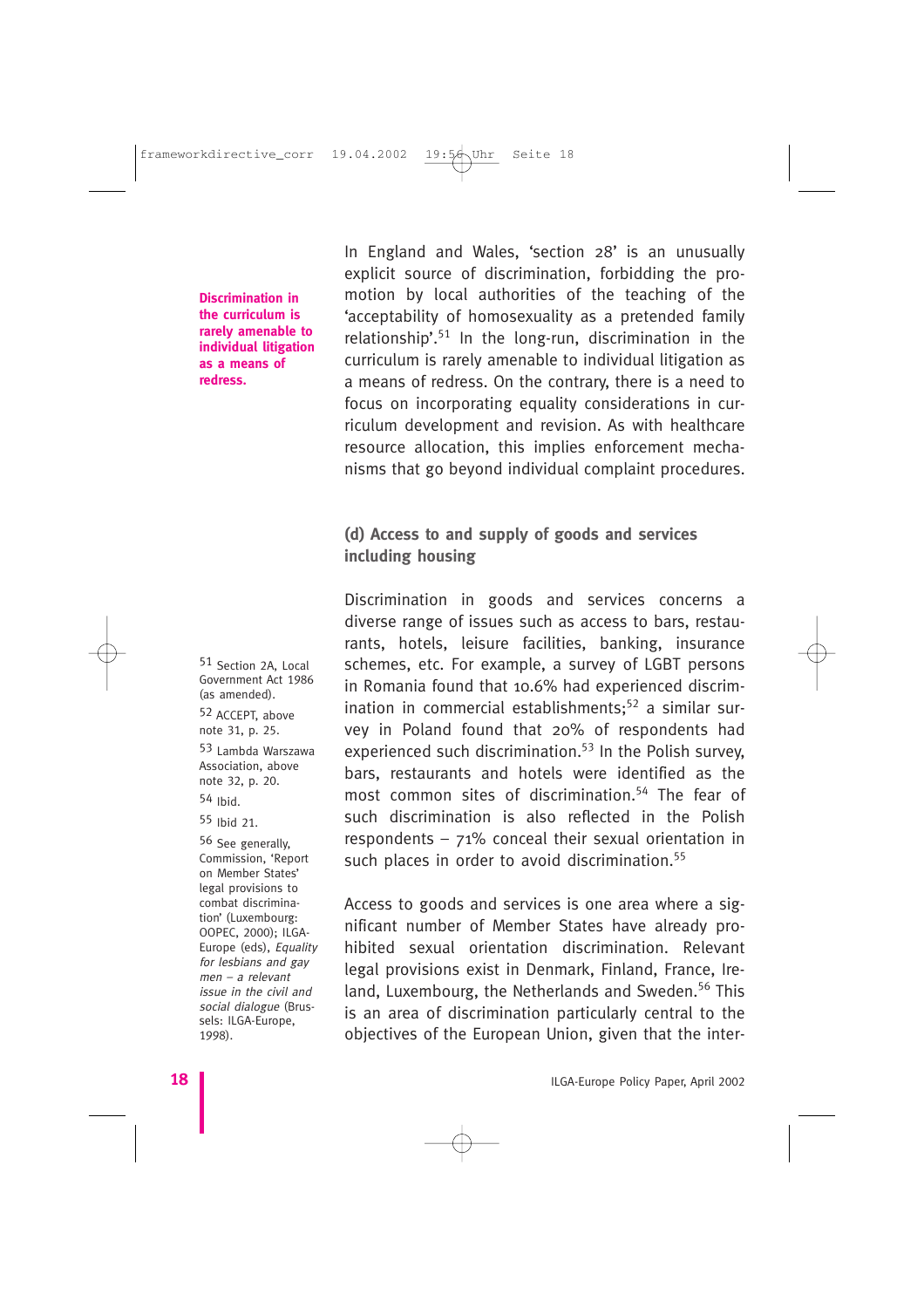nal market is based on the removal of any barriers to the free movement of goods and services.<sup>57</sup>

Housing can be regarded as a good (where it is being purchased), or a service (where it is being rented). LGBT persons face a range of discriminations in the area of housing. The risk of discrimination by those offering property for rent can compel LGBT people to conceal their sexual orientation when seeking accommodation.<sup>58</sup> Transgendered individuals may be particularly vulnerable to discrimination where individuals make assumptions about their gender identity based on their personal appearance. For those wishing to buy property, discrimination by insurance companies can create obstacles to taking out a mortgage.<sup>59</sup> Once resident in accommodation, LGBT persons may be vulnerable to harassment. Research in Ireland in 1995 found that 11% of lesbian and gay respondents had experienced discrimination in housing, such as verbal harassment. Significantly, 43% felt they would experience such harassment, if people living in their vicinity knew their sexual orientation.<sup>60</sup>

Succession to a tenancy following the death of an unmarried partner can also be problematic. This is highlighted in a case pending before the Court of Human Rights, Karner v Austria. Mr. Karner shared a flat with his gay partner in Vienna from 1989 until 1994, when his partner died. The landlord sought to terminate the tenancy, which was originally agreed with Mr. Karner's partner. The Austrian Supreme Court found in favour of the landlord and terminated the tenancy. Although the Austrian Rent Act allows for succession to the tenancy by a 'life companion', this was held not to cover a same-sex couple. The Court of Human Rights has accepted that there is an admissible case of sexual orientation discrimination potentially in breach of the Convention  $61$ 

 $57$  Article  $3(1)(c)$  EC. 58 Mobility International et al, above note 37, p. 7. 59 J Lewis, 'United Kingdom' in ILGA-Europe (eds), Equality for lesbians and gay men – a relevant issue in the civil and social dialogue (Brussels: ILGA-Europe, 1998) 94. 60 GLEN, above note 19, p. 66. 61 Partial decision as to the admissibility of Application 40016/98, Karner v Austria, 11 September 2001. Available at: www.echr.coe.int/Eng/ Judgments.htm. For a similar case in the UK, see Fitzpatrick v Sterling Housing Association [2001] 1

Appeal Cases 27.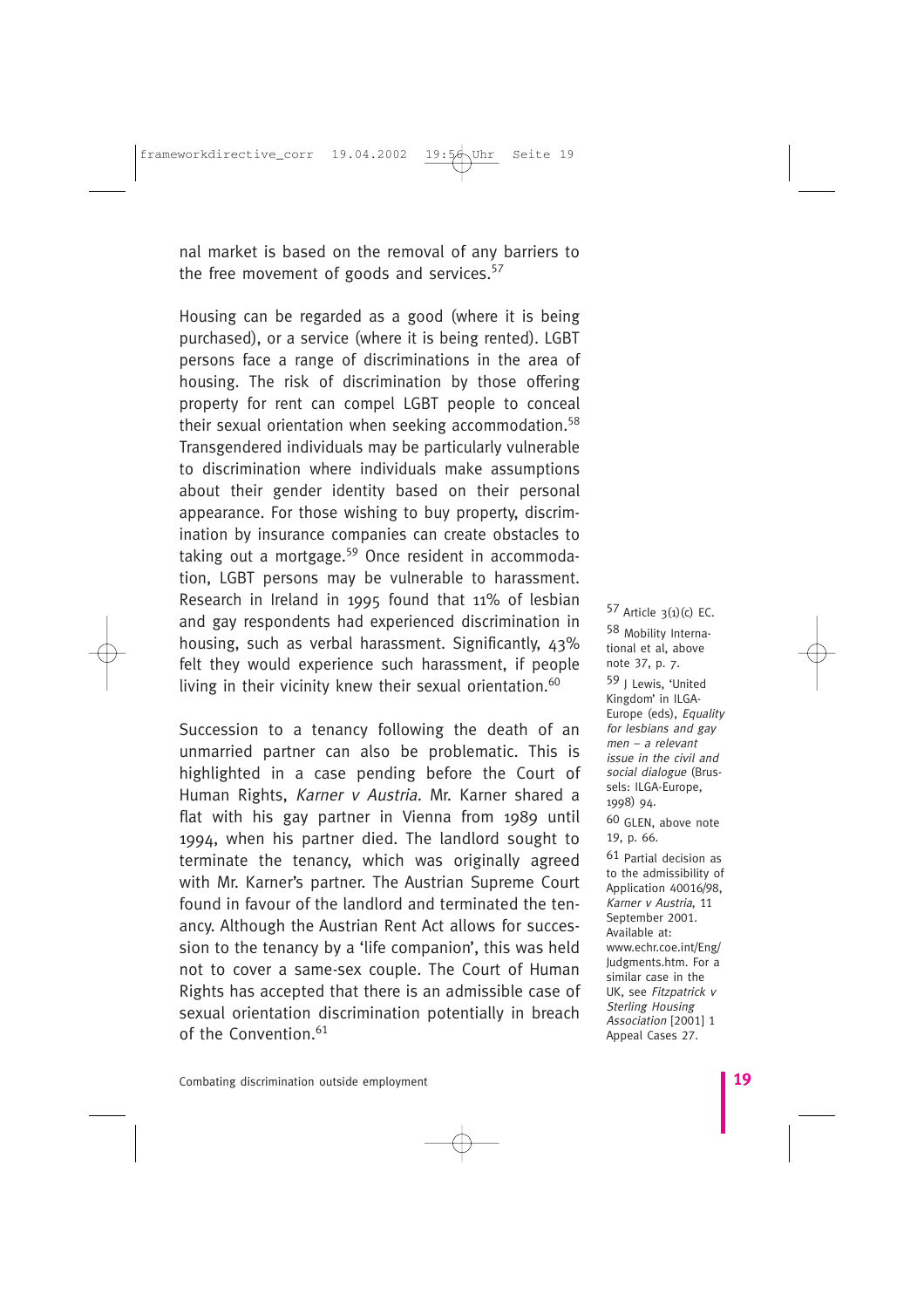**Older LGBT men and women can experience problems in finding residential care.**

Finally, older LGBT men and women can experience problems in finding residential care or sheltered accommodation that recognises and meets their needs. To date, there is only one sheltered housing scheme specifically designed for lesbians and gay men in Europe. The L A Ries Foundation in Amsterdam manages this and it was created following evidence of sexual orientation harassment in some sheltered housing facilities.<sup>62</sup> Research in North-East England amongst lesbians and gay men revealed that two-thirds would prefer mixed (gay and straight) accommodation, whereas one-third sought single-sex accommodation.<sup>63</sup> If an individual was refused access to a residential care facility on the ground of his or her sexual orientation or gender identity, then clearly this could be the subject of an individual complaint. However, the failure to take into account older LGBT persons in the planning and provision of such accommodation is more effectively tackled through focusing on the policy-making and service-delivery process. Service-providers need to understand that providing equal treatment requires specialist information, training and services. Once again, this reinforces the need to consider complementary measures to promote equality alongside the option of litigation.

#### **(e) Immigration**

Discrimination in immigration and asylum law is explored in depth in ILGA-Europe's Policy Paper on EU Justice and Home Affairs Policies.<sup>64</sup> Essentially, the key issue is immigration rights for LGBT people and their family members. EU law as it stands only provides family reunion rights for married couples and their other family members. Yet, the Netherlands is the only state in the European Union where same-sex couples can get

62 Age Concern, Opening Doors working with older lesbians and gay men (London: Age Concern England, 2001) 43.

63 Ibid 33.

64 Available at: www.ilga-europe.org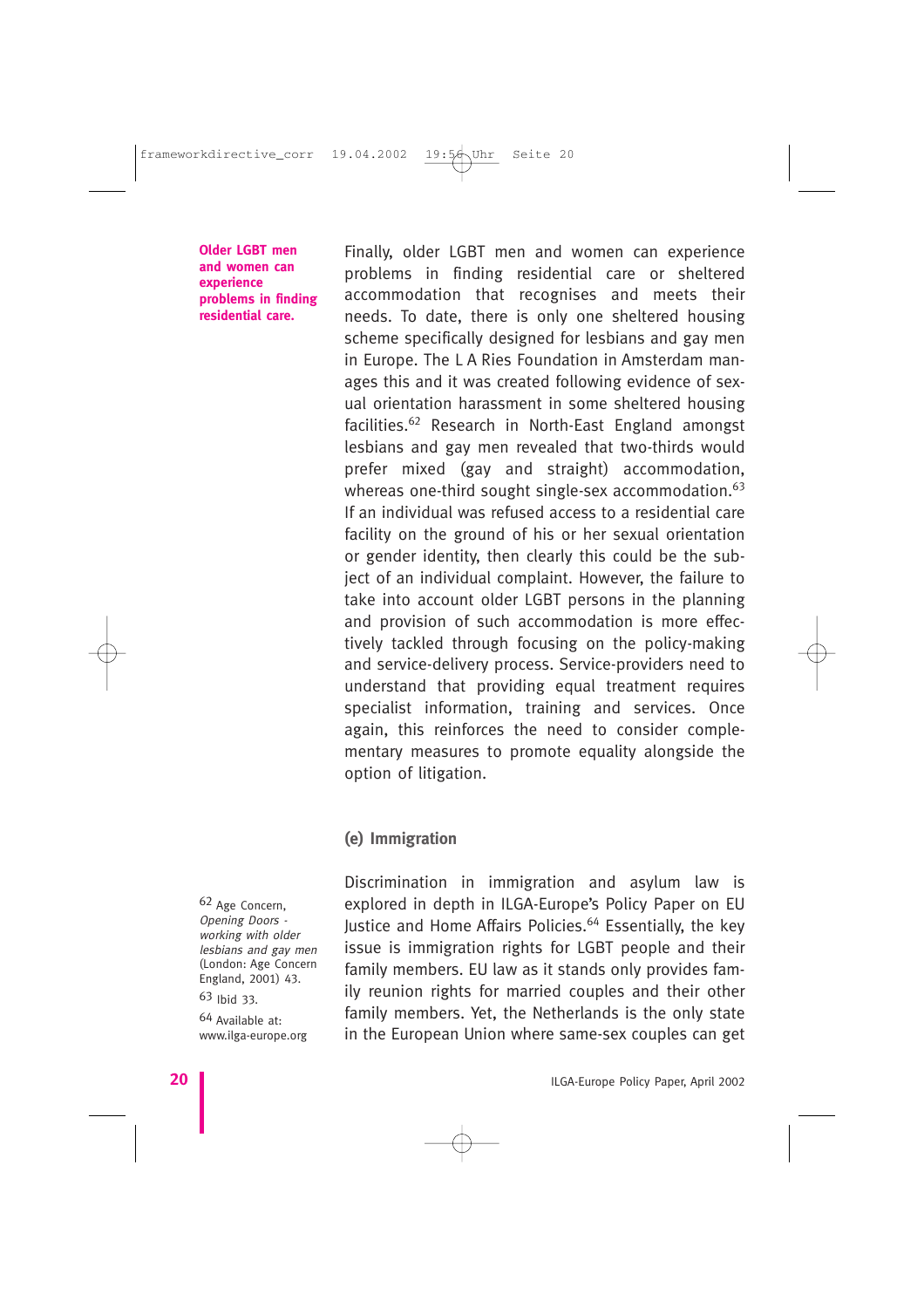married. Therefore, most LGBT families in the Union are excluded from the family reunion rights conferred by EU law. ILGA-Europe recommends the inclusion in immigration law of other forms of legally recognised partnership that have proliferated recently in the European Union, alongside free movement rights for all couples based on a durable relationship, and their children. Whilst this demands reform of the specific immigration law instruments, anti-discrimination law should also apply to immigration in general. This would protect against discriminatory definitions of the family, but also against incidents of discrimination or harassment in the administration of immigration law. Immigration was not included in the material scope of the Racial Equality Directive, however, it falls clearly within the scope of the EC Treaty by virtue of Title IV. Hence, there are no legal barriers to its inclusion in an anti-discrimination Directive.

**Most LGBT families in the Union are excluded from the family reunion rights conferred by EU law.**

## **(f) Asylum**

Similar considerations apply to asylum law, which is also not included in the Racial Equality Directive. Asylum applications based on persecution related to sexual orientation or gender identity demand equal treatment with claims based on other forms of persecution. Discrimination and harassment related to sexual orientation or gender identity in the implementation of asylum law needs to be prohibited. Finally, many asylum law instruments, like immigration law, contain discriminatory definitions of the family.<sup>65</sup> In particular, family reunion rights often remain dependent on a marital relationship, whereas it is not possible for most LGBT persons in the world to enter into a legally recognised marriage.

65 For example, Article 15, Council Directive 2001/55/EC of 20 July 2001 on minimum standards for giving temporary protection in the event of a mass influx of displaced persons and on measures promoting a balance of efforts between Member States in receiving such persons and bearing the consequences thereof, [2001] OJ L212/12.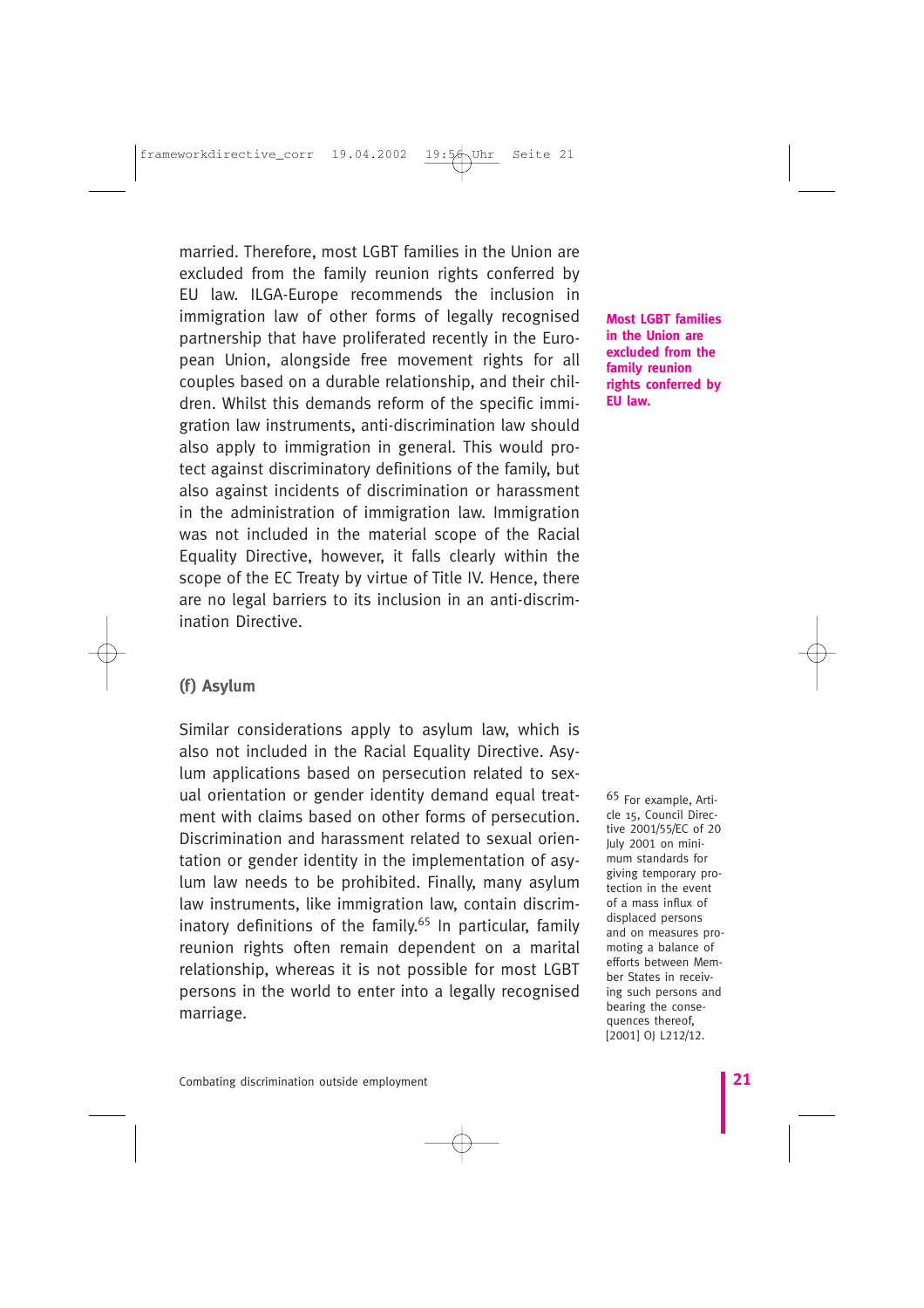## **3. How can enforcement of anti-discrimination law be improved?**

The Framework Directive primarily relies on enforcement of its provisions through individual litigation. The only exception is the possibility for organisations with a legitimate interest in enforcing the principle of equal treatment to intervene in support or on behalf of an individual complainant.<sup>66</sup> Whilst this is a welcome provision, it does not provide independent legal standing for such organisations and the need for an identified complainant remains. A strategy that depends purely on individual litigation is unlikely to be fully effective, particularly for grounds such as sexual orientation and gender identity, where existing experience in the European Union suggests individual litigation levels are likely to be low.<sup>67</sup> This weakness in the Framework Directive needs to be addressed in any future anti-discrimination Directive. Specifically, there are a number of measures that should be adopted: creation of equal treatment bodies; independent legal standing for organisations; and positive duties to promote equality.

#### **(a) Creation of equal treatment bodies**

One of the most glaring differences between the Racial Equality Directive and the Framework Directive is the absence in the latter of any obligation on Member States to establish bodies for the promotion of equal treatment. In contrast, the Racial Equality Directive requires states to designate such bodies, which may be part of other national human rights agencies.<sup>68</sup> The equal treatment body must, as a minimum, provide independent assistance to individual victims of discrimination, conduct independent surveys concerning

66 Article 9(2).

67 In the Netherlands, where sexual orientation discrimination was prohibited by the General Equal Treatment Act in 1995, the number of cases brought on the sexual orientation ground has been significantly lower than for other grounds of discrimination. In 1999, out of a total of 118 cases handled by the Equal Treatment Commission, only 7 concerned the sexual orientation ground. See, Commissie Gelijke Behandeling, Jaarverslag 1999, available at: www.cgb.nl/jaar verslagframeset.html In Ireland, during 2000, only one sexual orientation case was referred to the Office of the Director of Equality Investigations under all equality legislation. This represented 0.7% of all cases referred: The Office of the Director of Equality Investigations, Annual Report <sup>2000</sup>(Dublin: ODEI) 17.

68 Article 13.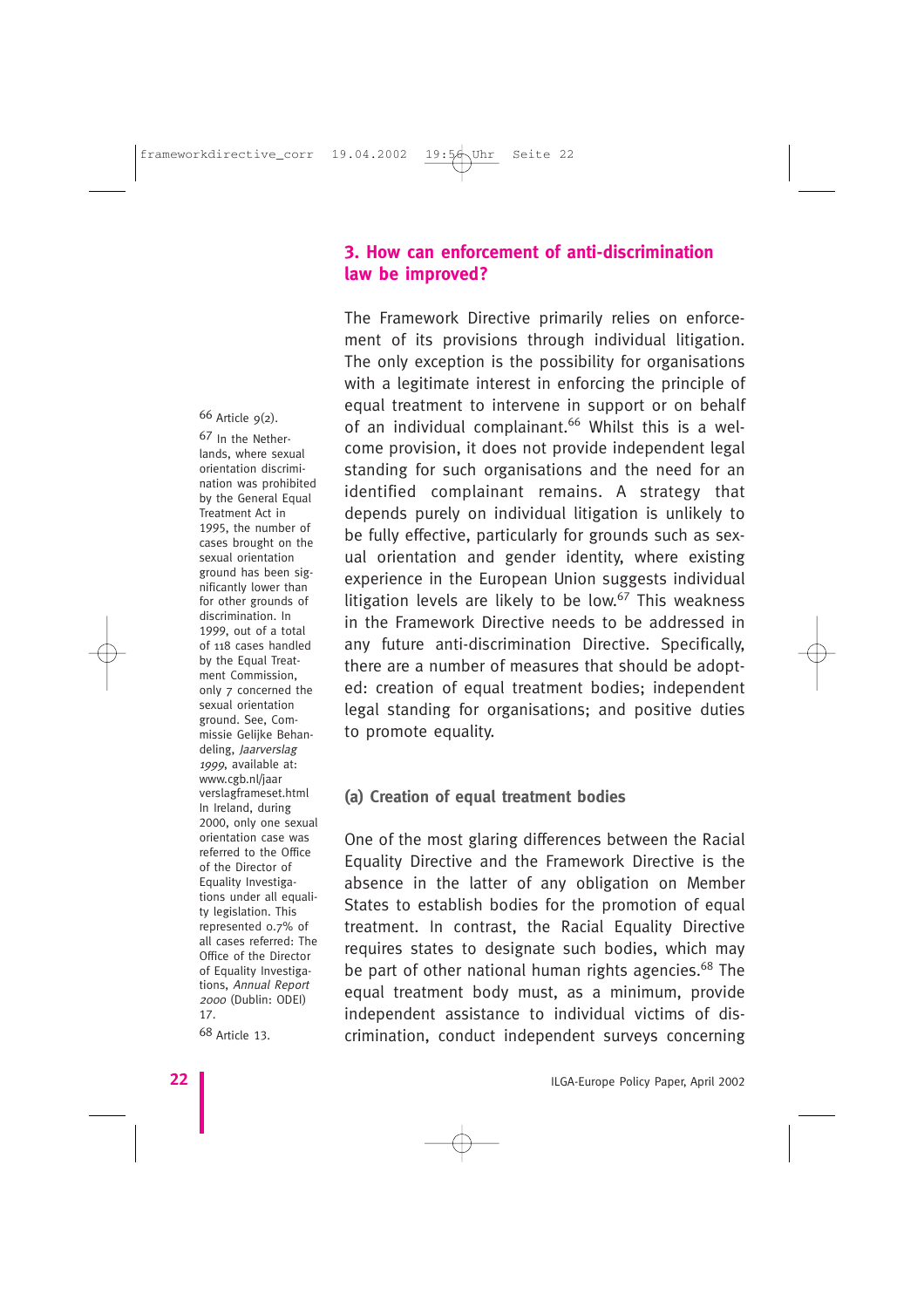discrimination and publish independent reports and recommendations on discrimination. Neither the Commission nor the Council have convincingly explained why victims of racial discrimination are in greater need of institutional assistance and support than victims of discrimination based on sexual orientation, age, disability and religion or belief. Moreover, the Council Common Position on the proposed amendment to the 1976 Equal Treatment Directive includes an obligation on states to establish such bodies to assist victims of gender discrimination.<sup>69</sup>

At the national level, there are already a number of examples of best practice on sexual orientation and gender identity discrimination. In Sweden, a specific Ombudsman for Discrimination based on Sexual Orientation has existed since 1999.<sup>70</sup> In the Netherlands, sex and sexual orientation discrimination fall within the remit of the Equal Treatment Commission, which was created in 1995.<sup>71</sup> In Ireland, the promotion of equal treatment (including irrespective of sex and sexual orientation) is included in the remit of the Equality Authority.<sup>72</sup> The Irish Office of the Director of Equality Investigations deals with individual cases of discrimination.<sup>73</sup> Finally, it should be noted that the Belgian government is proposing to extend the remit of the Centre pour l'Égalité des Chances et la Lutte contre le Racisme to cover a wider range of discriminatory grounds, including sexual orientation.<sup>74</sup> The Racial Equality Directive demonstrates that it is possible to respect national diversity in the specific organisation of such bodies, whilst ensuring that all individuals have a minimum right to institutional assistance throughout the Union.

**Victims of discrimination based on sexual orientation should have the same institutional assistance as victims of racial discrimination.**

69 EU Council, 'Common position adopted by the Council with a view to the adoption of a Directive of the European Parliament and of the Council amending Council Directive 76/207/EEC on the implementation of the principle of equal treatment for men and women as regards access to employment, vocational training and promotion, and working conditions' Doc No 9848/01, Brussels, 17 July 2001. 70 See further

www.homo.se

71 See further www.cgb.nl

72 See further www.equality.ie

73 See further www.odei.ie

74 Communiqué, 6 December 2000, 'Lutte contre le racisme'. Available from: faits.fgov.be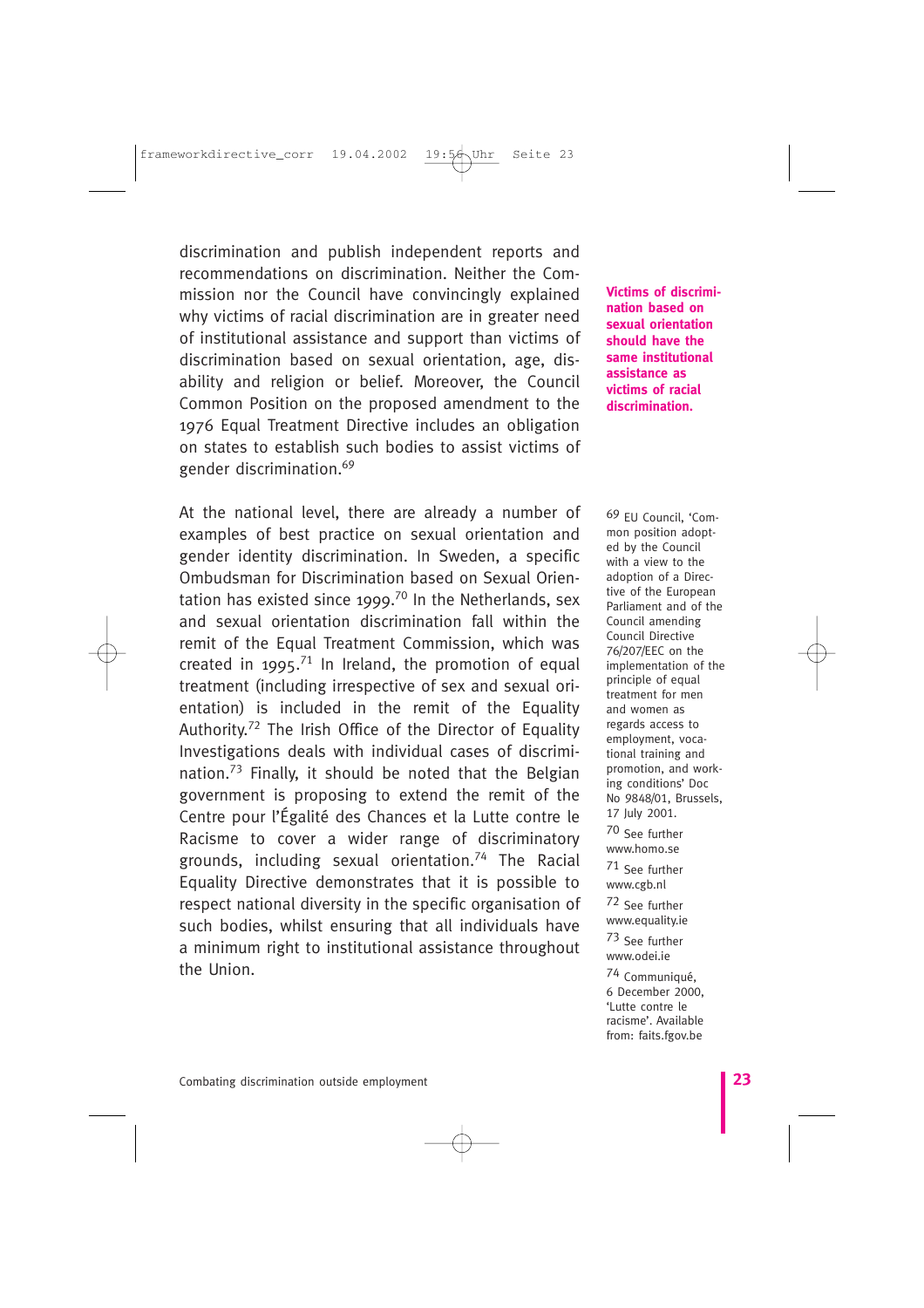#### **(b) Independent legal standing for organisations**

As mentioned above, the Framework Directive does not permit organisations promoting equality to bring discrimination complaints in their own name (unless the organisation itself is the victim of the discrimination). This reduces the potential for a proactive approach to combating discrimination. For example, in Grant v South-West Trains,<sup>75</sup> an individual employed by a rail company challenged the denial by her employer of free rail travel for her same-sex partner, whereas the opposite-sex partners of other employees were entitled to this benefit. Clearly, this was a practice that did not only impact on Lisa Grant, but also on all employees of South-West Trains in same-sex relationships. Rather than having to wait for an individual to bring this challenge, it would be more effective to permit organisations, such as trade unions, to challenge discriminatory practices. Therefore, any future anti-discrimination Directive should provide independent legal standing for organisations with a legitimate interest in the promotion of equal treatment, as well as the relevant equal treatment body.

#### **(c) Positive duties to promote equality**

Taking the steps outlined above should make litigation easier, where this is necessary. It must also be acknowledged, however, that many issues concerning equality rights in public policy do not lend themselves to resolution through litigation. Whereas individual or group complaints can be an effective means to enforce the negative right not to be discriminated against, alternative and complementary strategies are necessary to move towards the enforcement of a *positive* right to equality. This parallels closely with the increas-

**Any future anti-discrimination Directive should provide independent legal standing for organisations with a legitimate interest in the promotion of equal treatment.**

#### 75 C-249/96 [1998]ECR I-621.

76 Commission, 'Incorporating equal opportunities for women and men into all Community policies and activities' COM (96) 67.

77 Commission, 'Report on the implementation of the action plan against racism – mainstreaming the fight against racism', January 2000. Available at: europa.eu.int/comm/ employment\_social/ fundamri/eu\_racism/ main\_en.htm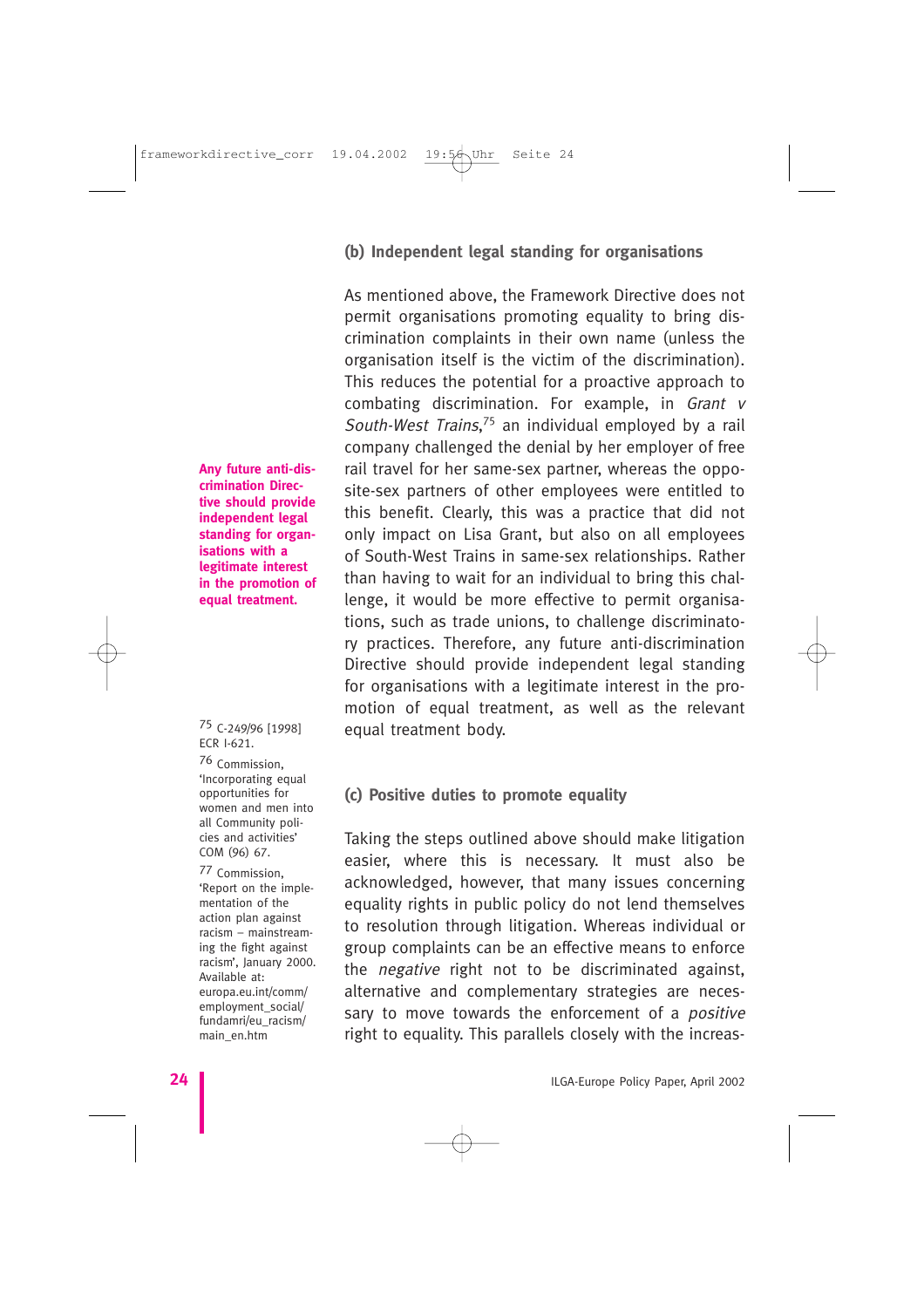ing acceptance of the need to 'mainstream' equality considerations in policy-making; in other words, equality must be take into account at every stage of policy formulation, implementation and evaluation.

The Commission has already explicitly embraced the need for mainstreaming to combat discrimination based on sex,<sup>76</sup> racial or ethnic origin,<sup>77</sup> and disability.<sup>78</sup> Yet, as the Action Programme Decision states 'the different forms of discrimination cannot be ranked: all are equally intolerable.<sup>'79</sup> One of the main weaknesses in the current approach to mainstreaming at the European Union level is the absence of any clear framework for the integration of equality considerations across all policy fields. Various examples are emerging at the national level as to how this can be arranged. One of the most innovative is found in Northern Ireland, where all public authorities are under a duty in carrying out their functions to:

'have due regard to the need to promote equality of opportunity  $-$  (a) between persons of different religious belief, political opinion, racial group, age, marital status or sexual orientation; (b) between men and women generally; (c) between persons with a disability and persons without; and (d) between persons with dependants and persons  $with$  $out$ ,  $80$ 

A detailed framework requires all public authorities to create 'equality schemes' – mechanisms for consultation and evaluation of all policies and functions to ensure respect for the equality duty. $81$ 

Creating a structure through which equality considerations are placed at the heart of EU law and policy making is an objective that extends beyond the focus of this paper. However, the mainstreaming approach

78 Commission, 'Mainstreaming disability within EU employment and social policy' DGV services working paper, 1999. Available at: europa.eu.int/ comm/dgs/ employment\_social/ key\_en.htm

79 Recital 5, Council Decision of 27 November 2000 establishing a Community action programme to combat discrimination (2001 to 2006), [2000] OJ L303/23.

80 Section 75, Northern Ireland Act 1998. See further B Fitzpatrick, 'The Fair Employment and Equal Treatment (Northern Ireland) Order 1998, The Northern Ireland Act 1998' (1999) 28 Industrial Law Journal 336.

81 S Mullally, 'Mainstreaming equality in Ireland: a fair and inclusive accommodation?' (2001) 21 Legal Studies 99.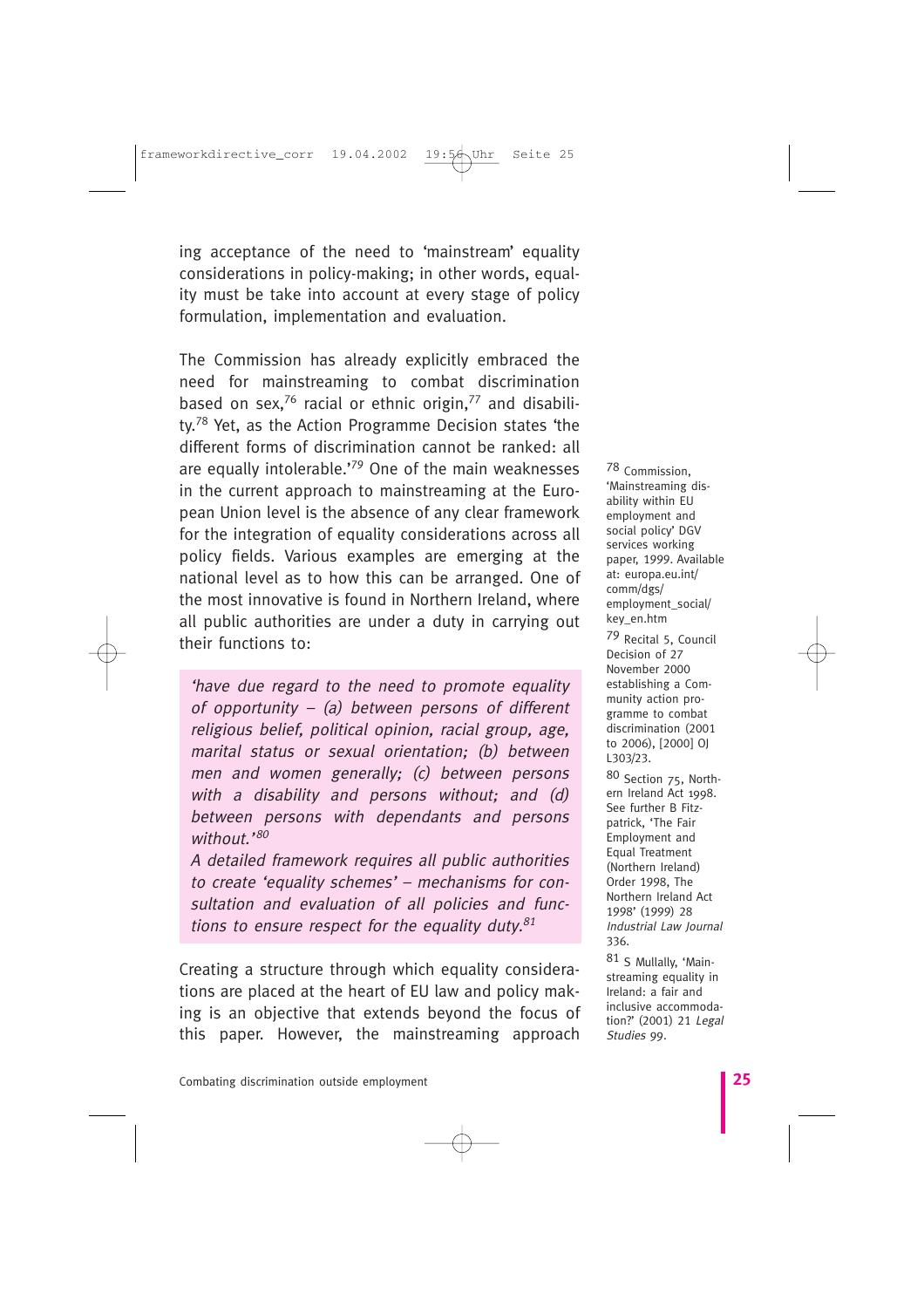**The mainstreaming approach should also influence any future anti-discrimination Directive.**

should also influence any future anti-discrimination Directive. One example of how this can be achieved is found within the Council's Common Position on the amendment to the 1976 Equal Treatment Directive. Article  $1(1)(a)$  states:

'Member States shall actively take into account the objective of equality between women and men when formulating and implementing laws, regulations, administrative provisions, policies and activities …'<sup>82</sup>

Similarly, any future anti-discrimination Directive must impose a positive duty on Member States to promote equality irrespective of sexual orientation or gender identity.

# **4. Conclusions and Recommendations**

This paper has set out the reasons why it is necessary for the European Union to adopt a further anti-discrimination Directive, as well as identifying the key areas to which this Directive should apply. The experience of working towards the Framework Directive indicates that securing consensus on the need for more EU anti-discrimination legislation will take time and persuasion. At one level, there is an obligation here on national and European LGBT and human rights organisations to take the initiative in campaigning for stronger anti-discrimination laws. However, there are also areas where the various EU institutions, in particular the Commission and the Parliament, could provide constructive support for LGBT groups in achieving this objective.

First, whilst LGBT groups and individuals are quite aware of the reality of everyday discrimination in areas

**Securing consensus on the need for more EU anti-discrimination legislation will take time and persuasion.**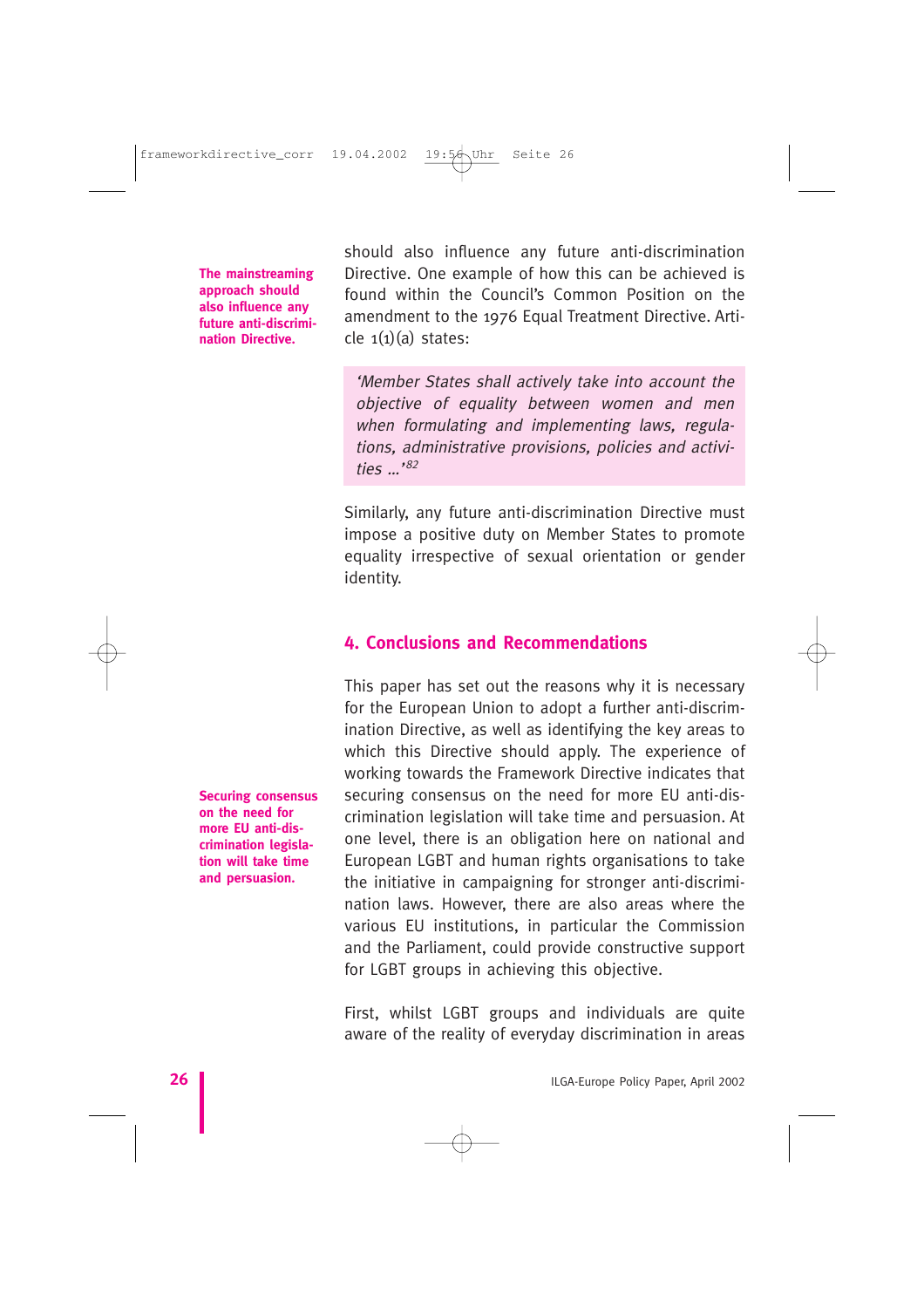such as housing, healthcare, education and goods and services, there is a genuine need for further research in order to build up a clearer picture of the specific problems experienced in these fields. Projects in these areas, including empirical research initiatives, should be supported through the Article 13 Action Programme and other EU funding programmes. An excellent example of the types of projects that could be developed is the EU-funded GLEE Project on 'Educational Initiatives to Combat Homophobia and Heterosexism'.<sup>83</sup> Moreover, given that the negotiation of any future anti-discrimination Directive is likely to coincide with the enlargement of the European Union, it is essential that funding be provided to support the participation of all applicant states in such projects.

Second, plans for a specific Directive on Disability Discrimination have been linked with the Commission's proposal for 2003 to be the European Year of People with Disabilities.<sup>84</sup> Similarly, 1997, European Year Against Racism, proved a catalyst for the insertion of Article 13 in the EC Treaty and the establishment of the Vienna Monitoring Centre on Racism and Xenophobia. Given the inclusive and horizontal approach implied by Article 13 EC to combating discrimination, we believe that a European Year for Equality would be a highly constructive initiative at this stage. This would be an opportunity to promote equality on all grounds, and in all areas of life, as well as raising awareness that discrimination is not only found within the workplace. Again, it would be essential that this initiative extended to all the applicant states.

Finally, ILGA-Europe notes that whereas discrimination on grounds of sex, racial or ethnic origin, disability and age have all been the subject of individual communications and reports from the Commission, no specific **Projects should be supported through the Article 13 Action Programme and other EU funding programmes.**

**A European Year for Equality would be a highly constructive initiative.**

82 EU Council, above note 69. 83 See further glee.oulu.fi/index.html 84 COM (2001) 271.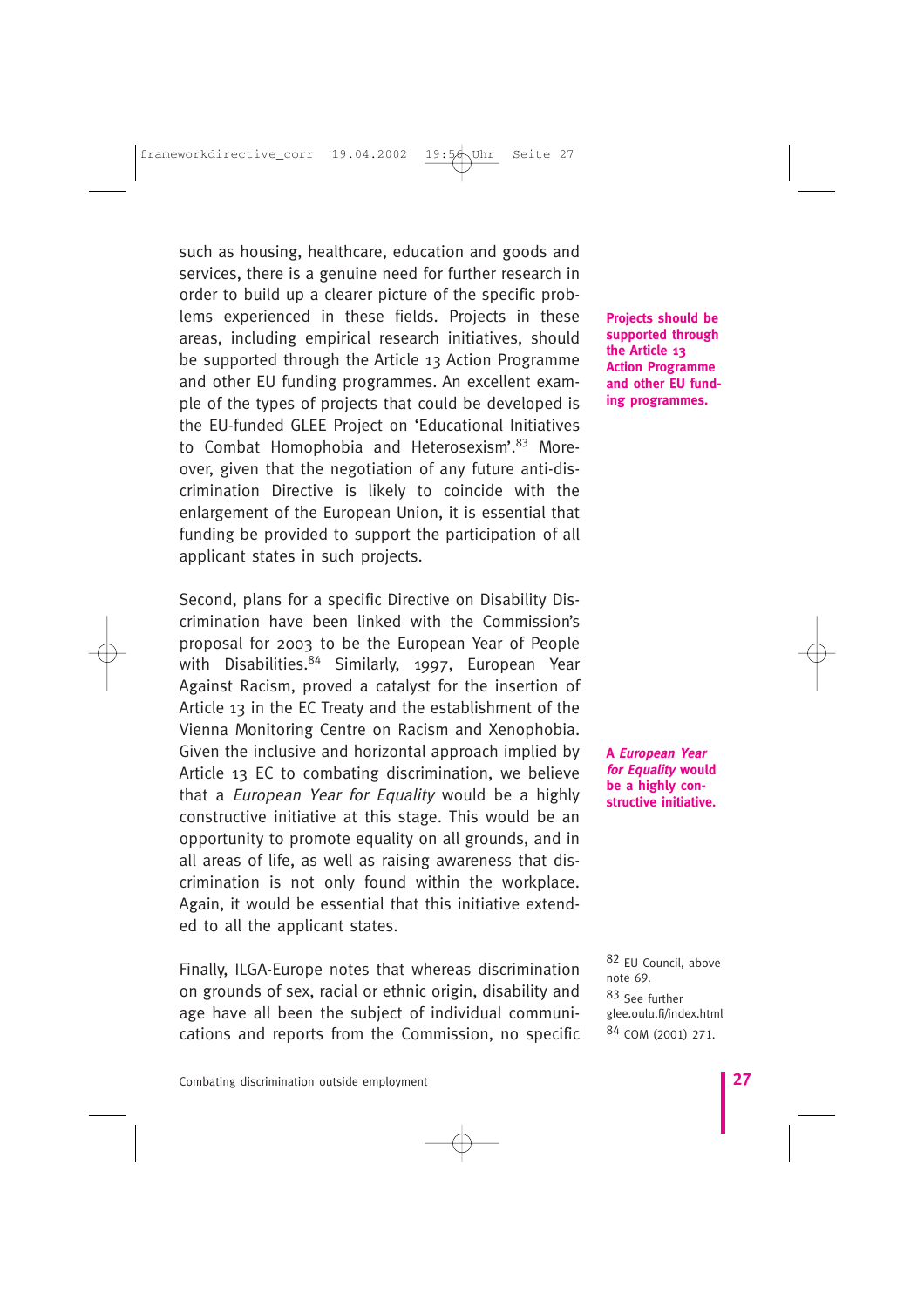policy documents exist in relation to discrimination on grounds of sexual orientation or gender identity. A comprehensive evaluation of the Commission's activities and policy objectives in these areas could provide greater visibility and clarity for EU anti-discrimination policy in respect of LGBT people.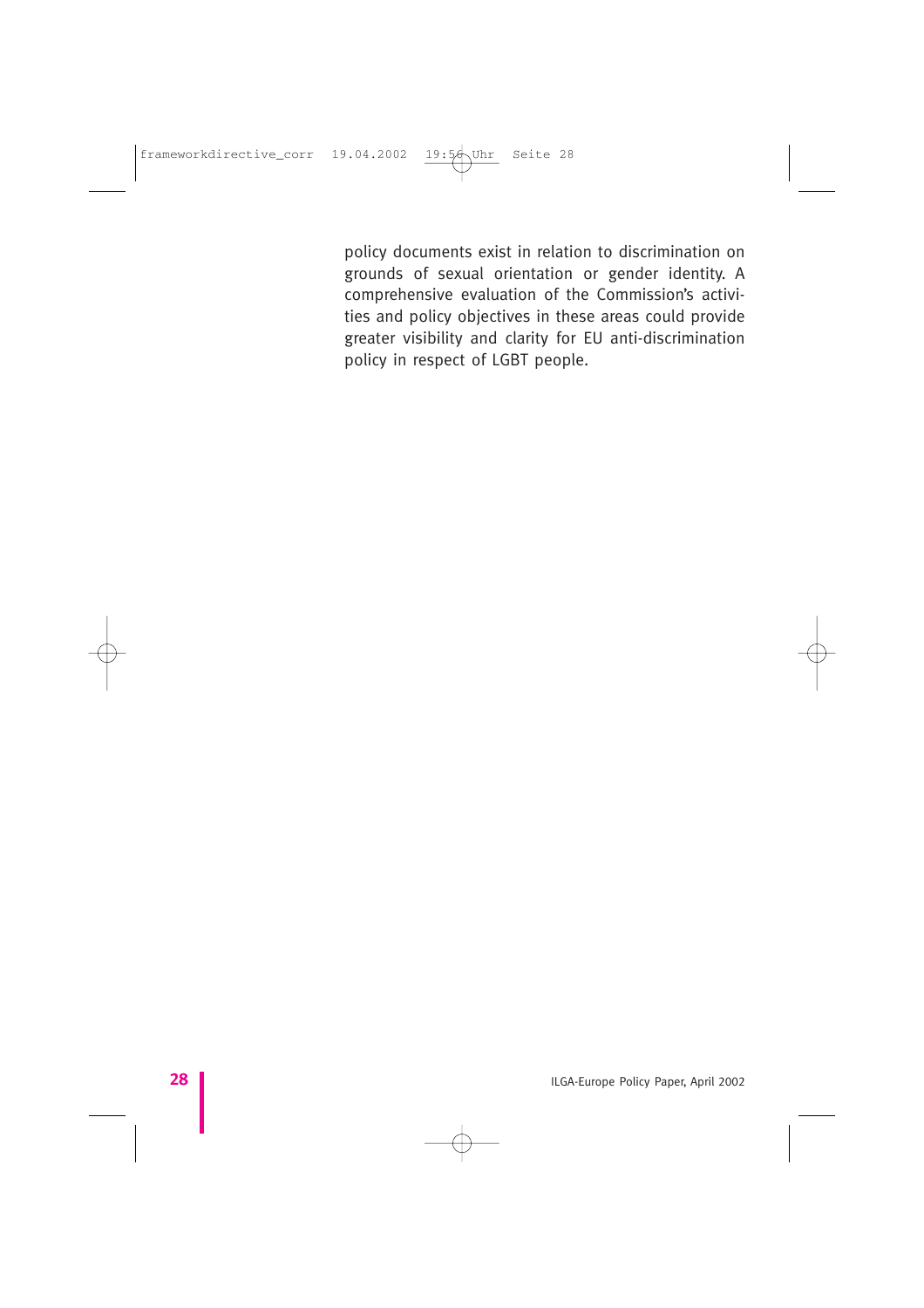## **Recommendations**

▼ The European Union must move quickly to adopt legislation prohibiting discrimination on the grounds of sexual orientation and gender identity where this occurs outside employment.

▼ The legislation should apply to all areas falling within the powers of the European Union, including, as a minimum, social protection, social security, healthcare, social advantages, education, access to and the supply of goods and services, housing, immigration and asylum.

▼ The legislation should oblige Member States to establish equal treatment bodies with a duty to assist individual victims of discrimination on the grounds of sexual orientation and gender identity. The equal treatment bodies should have the power to investigate and pursue suspected cases of discrimination.

▼ The legislation should provide independent legal standing for organisations with a legitimate interest in the promotion of equality to challenge discrimination.

 $\nabla$  Any body exercising a public function, whether at the national or EU level, should be under a duty to promote equality, irrespective of sexual orientation or gender identity, at every stage of policy formulation, implementation and evaluation.

▼ EU funding should be provided to support further research into the nature and extent of discrimination faced by LGBT persons in areas outside employment.

The Commission should propose a 'European Year for Equality'.

▼ The Commission should present a Communication on the role of the European Union in combating discrimination on grounds of sexual orientation and gender identity.